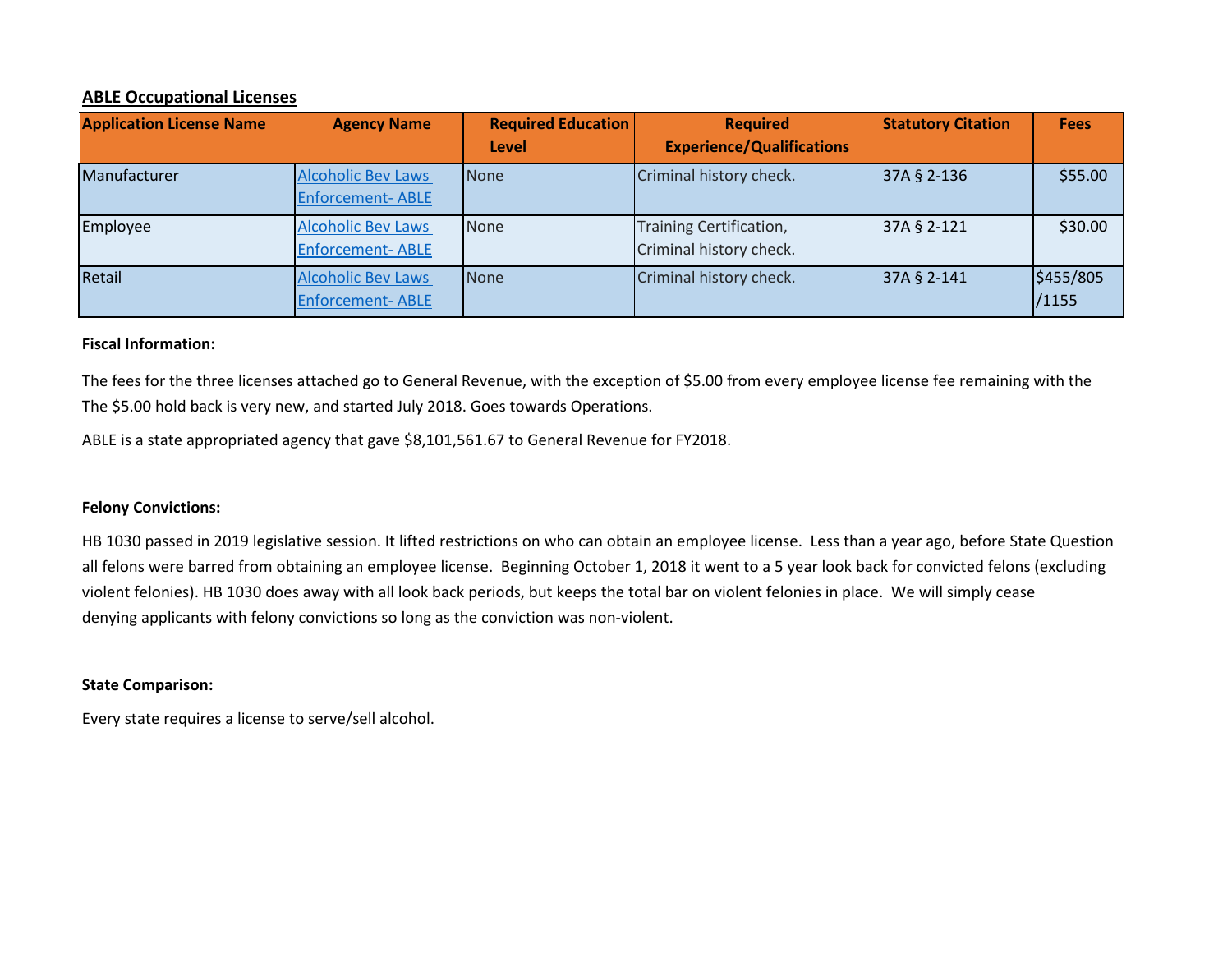| <b>Occupational Regulation Blueprint</b>                                                                                                                                                                                                                                      |
|-------------------------------------------------------------------------------------------------------------------------------------------------------------------------------------------------------------------------------------------------------------------------------|
| License Details<br>What is the license? $\epsilon_{\text{tho}/\text{cycle}}$ (seemse                                                                                                                                                                                          |
|                                                                                                                                                                                                                                                                               |
| What does the license cover? Allows on Inclinional to sell / Serve glasholic beverage<br>$f_{1}$ the public                                                                                                                                                                   |
| $f_1$ $f_2$ $g_4$ $h/2$<br>What Board regulates the license? $\sqrt{g_1^2 + g_2^2 + g_3^2 + g_4^2}$                                                                                                                                                                           |
|                                                                                                                                                                                                                                                                               |
| <b>Compelling Public Interest</b>                                                                                                                                                                                                                                             |
| What is the compelling public interest (see Annex, item 1)? $R_1 b l \gtrsim 5 \epsilon \epsilon_r t_1 / R_1 b l \gtrsim 1/t_2$ , $H_2$                                                                                                                                       |
| Is this public interest a demonstrated, real, significant, and probable harm (see Annex, item 2)?<br>$\overline{\mathscr{L}es}$                                                                                                                                               |
| <b>Least Restrictive Means</b>                                                                                                                                                                                                                                                |
| What means is used to protect the public interest? $\sqrt{\chi_{\text{r}} r e}$                                                                                                                                                                                               |
|                                                                                                                                                                                                                                                                               |
| Is it the least restrictive means (see Annex, item 3), which sufficiently protects the interest (see<br>Annex, item 4)? $\frac{1}{2}$ $\epsilon$ $\epsilon$                                                                                                                   |
| If the answer to the above question is "No" then do not use that type of regulation to protect the<br>public interest.                                                                                                                                                        |
| ------------------------Continue only if Occupational Licensing was Used--------------------------                                                                                                                                                                            |
| Controlling Number of Market Participants on the Board<br>How many members are on the regulatory board?                                                                                                                                                                       |
|                                                                                                                                                                                                                                                                               |
| Is the board controlled by these active market participants (see Annex, item 6)?                                                                                                                                                                                              |
| -------------------Continue only if the Board is Controlled by Market Participants--------------------                                                                                                                                                                        |
| <b>Active Supervision of the Board</b><br>Is there active state supervision of the board (see Annex, item 7)?<br>If the answer to the above question is "No" then board's conduct may violate the Sherman Act<br>and the board's actions are not protected by state immunity. |
|                                                                                                                                                                                                                                                                               |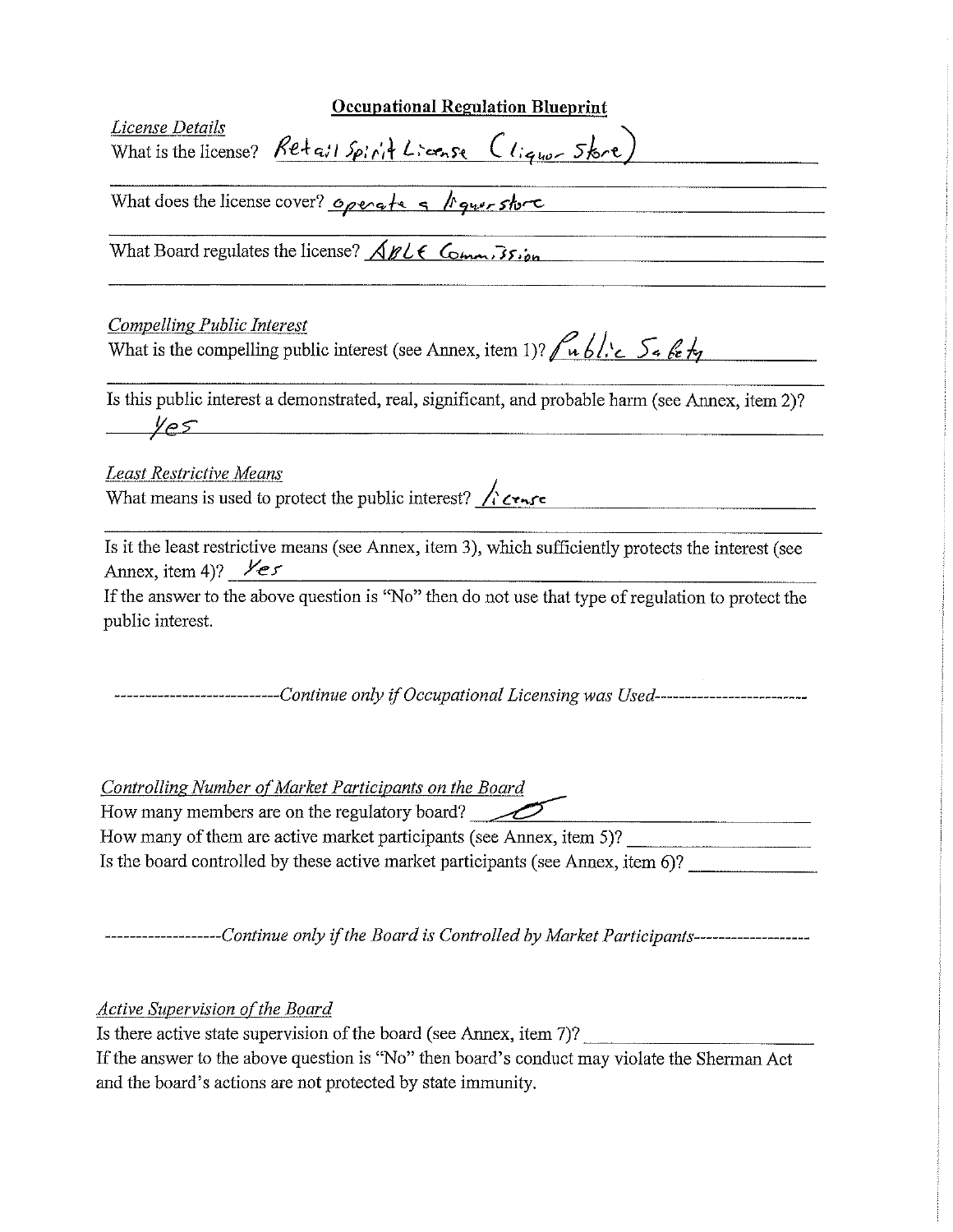|                                                                                                         | <b>Occupational Regulation Blueprint</b>                                                                                                                 |
|---------------------------------------------------------------------------------------------------------|----------------------------------------------------------------------------------------------------------------------------------------------------------|
| License Details                                                                                         | What is the license? Manu fracture Agent/wholesale Agent licenses                                                                                        |
|                                                                                                         | What does the license cover? Alburs inclinitief to sell alcohol. I beweger to either<br>the wholesale on netation from                                   |
|                                                                                                         | What Board regulates the license? $XBLE$ Commission                                                                                                      |
| <b>Compelling Public Interest</b>                                                                       | What is the compelling public interest (see Annex, item 1)? $\sqrt{\frac{1}{6} \int \frac{1}{c} \mathcal{S} \cdot \mathcal{E} \cdot \mathcal{E}}$        |
|                                                                                                         | Is this public interest a demonstrated, real, significant, and probable harm (see Annex, item 2)?                                                        |
| Least Restrictive Means                                                                                 |                                                                                                                                                          |
| What means is used to protect the public interest? $\sqrt{\epsilon}$                                    |                                                                                                                                                          |
| Annex, item 4)? $\swarrow$ e s                                                                          | Is it the least restrictive means (see Annex, item 3), which sufficiently protects the interest (see                                                     |
| public interest.                                                                                        | If the answer to the above question is "No" then do not use that type of regulation to protect the                                                       |
|                                                                                                         | ---------------------------Continue only if Occupational Licensing was Used------------------------                                                      |
| Controlling Number of Market Participants on the Board<br>How many members are on the regulatory board? |                                                                                                                                                          |
|                                                                                                         | How many of them are active market participants (see Annex, item 5)?<br>Is the board controlled by these active market participants (see Annex, item 6)? |
|                                                                                                         |                                                                                                                                                          |
|                                                                                                         | -------------------Continue only if the Board is Controlled by Market Participants------------------                                                     |
| <b>Active Supervision of the Board</b>                                                                  | Is there active state supervision of the board (see Annex, item 7)?                                                                                      |
| and the board's actions are not protected by state immunity.                                            | If the answer to the above question is "No" then board's conduct may violate the Sherman Act                                                             |

 $\frac{1}{2} \sum_{i=1}^{n} \frac{1}{2} \sum_{j=1}^{n} \frac{1}{2} \sum_{j=1}^{n} \frac{1}{2} \sum_{j=1}^{n} \frac{1}{2} \sum_{j=1}^{n} \frac{1}{2} \sum_{j=1}^{n} \frac{1}{2} \sum_{j=1}^{n} \frac{1}{2} \sum_{j=1}^{n} \frac{1}{2} \sum_{j=1}^{n} \frac{1}{2} \sum_{j=1}^{n} \frac{1}{2} \sum_{j=1}^{n} \frac{1}{2} \sum_{j=1}^{n} \frac{1}{2} \sum_{j=1}^{n$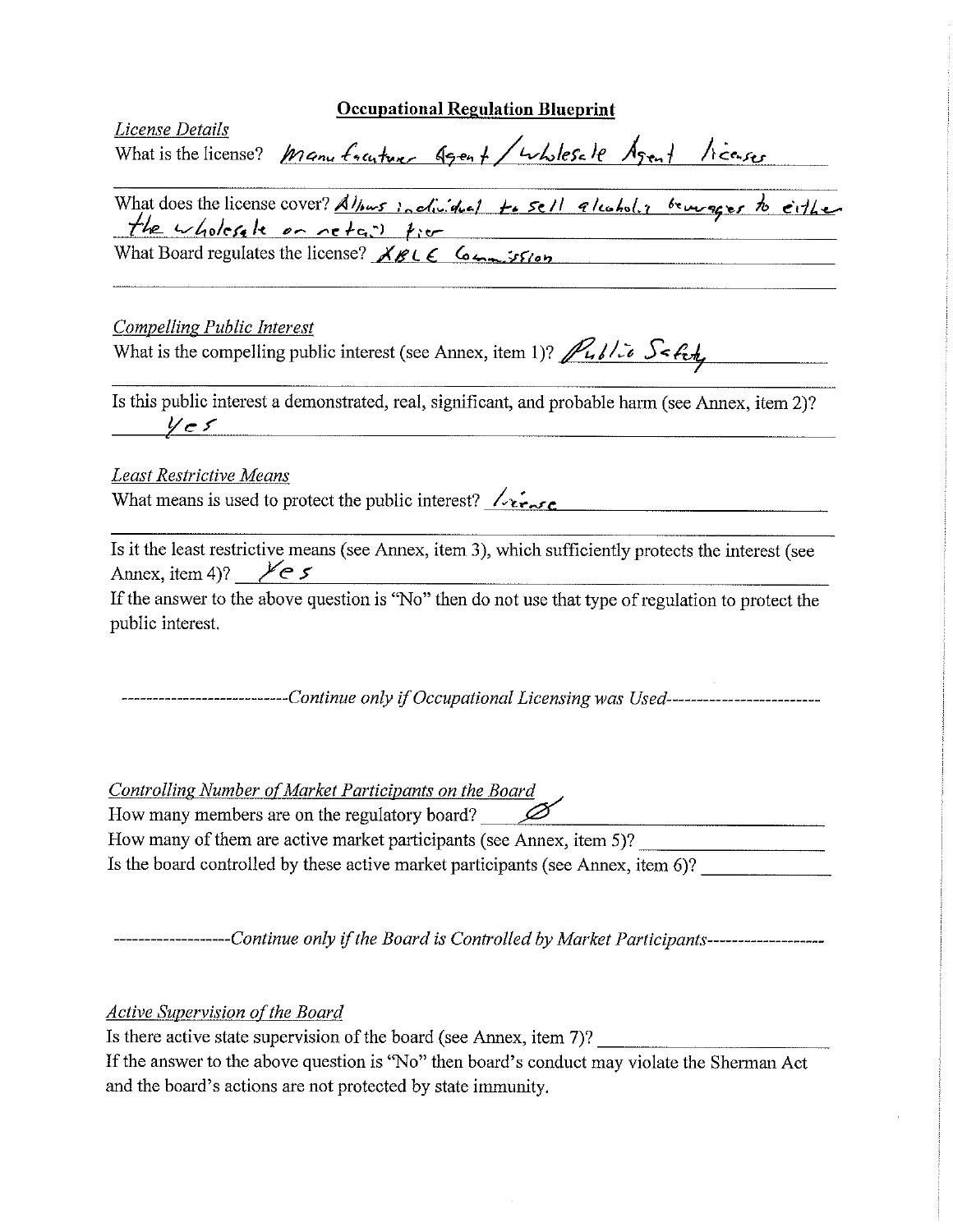# **Department of Agriculture Occupational Licenses**

| <b>Application License Name</b>                                                | <b>Required Education Level</b>                                                                                                                                | <b>Required</b><br><b>Experience/Qualifications</b> | <b>Statutory Citation</b> | <b>Fees</b>                                                                                                           |
|--------------------------------------------------------------------------------|----------------------------------------------------------------------------------------------------------------------------------------------------------------|-----------------------------------------------------|---------------------------|-----------------------------------------------------------------------------------------------------------------------|
| Pesticide Applicator: Commerical,<br>non-commercial, consultant,<br>technician | There are no specific<br>educational requirements;<br>however, a working knowledge completion of at least two<br>of the occupation is necessary. examinations. | Applicator certification<br>requires the successful | 2 0.S.§ 11-97             | Private applicator - \$20<br>Service technician - \$50<br>Commercial applicator - \$100<br>Consultant license - \$100 |

# **State Comparison:**

All states license pesticide applicators as EPA has federal standards states must abide by.

# **Additional fiscal information:**

Pesticide Applicator fee revenue: \$4,525,638 Department of Agriculture is a state appropriated agency.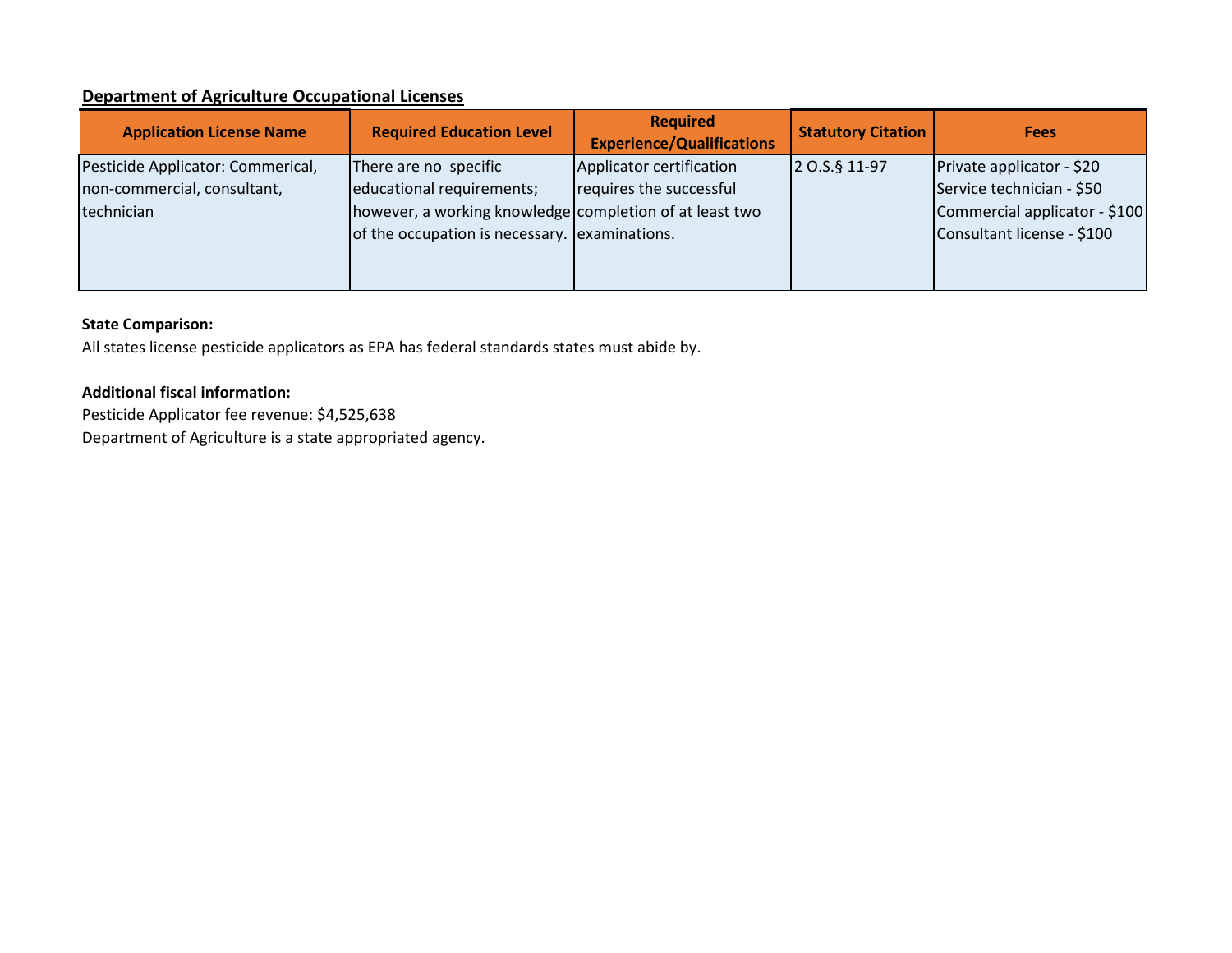License Details

What is the certification/license? Certification for Pesticide Applicators, including Service Technicians and Commercial Applicators; Pesticide Applicator Consultant License

What does the certification/license cover? The application of pesticides on others' property

What Board regulates the license? \_State Board of Agriculture

Compelling Public Interest

What is the compelling public interest (see Annex, item 1)? public health, public safety, substantial fiduciary interest; The Federal Insecticide, Fungicide and Rodenticide Act requires the certification of individuals applying pesticides. The U.S. Environmental Protection Agency (EPA) implements this federal law and has delegated authority to the Oklahoma Department of Agriculture, Food, and Forestry (ODAFF) to administer the program according to ODAFF's Certification and Training Plan. Without the administration of the program through an agency with this delegated authority, producers cannot use Restricted Use Pesticides in the state of Oklahoma. This would greatly impact farmers and small businesses throughout the state, as they depend on these products and their proper application to safely and efficiently grow crops. This would also impact small businesses as it would prohibit the commercial application of pesticides in restaurants, hotels, and other integral Oklahoma businesses as well as in individuals' homes and yards.

Is this public interest a demonstrated, real, significant, and probable harm (see Annex, item 2)? Yes- demonstrated, real, significant, probable

Least Restrictive Means

What means is used to protect the public interest? Command and Control: Certification holders must prove adequate knowledge of pesticides and application by passing a test. They are also required to carry insurance for losses due to improperly applied pesticides, and complete continuing education. The certification must be renewed every five years.

Is it the least restrictive means (see Annex, item 3), which sufficiently protects the interest (see Annex, item 4)? Yes---For the certifications, this is what EPA requires under ODAFF's Certification and Training Plan in order for the agency to maintain delegated authority from EPA.

If the answer to the above question is "No" then do not use that type of regulation to protect the public interest.

-------------------------Continue only if Occupational Licensing was Used-------------------------

Controlling Number of Market Participants on the Board How many members are on the regulatory board? \_5

How many of them are active market participants (see Annex, item 5)? One board member is a certified private applicator. All board members are ag producers and several utilize restricted use pesticides for agricultural production.

Is the board controlled by these active market participants (see Annex, item 6)?  $\overline{N}$  No

-------------------Continue only if the Board is Controlled by Market Participants-------------------

Active Supervision of the Board Is there active state supervision of the board (see Annex, item 7)? If the answer to the above question is "No" then board's conduct may violate the Sherman Act and the board's actions are not protected by state immunity.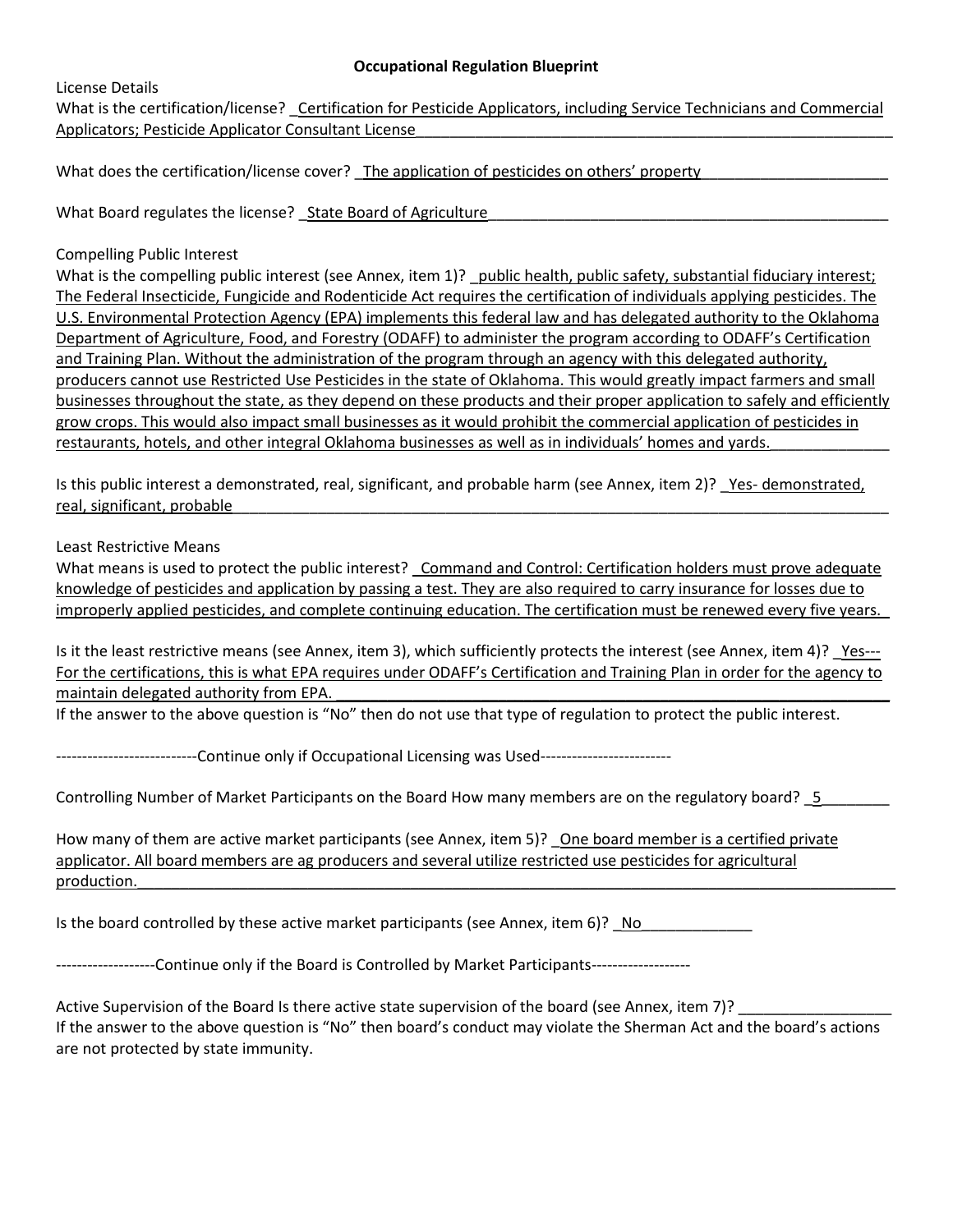Expand on the fees collected by your Agency/Board; what those fees fund at your Agency/Board; and the annual, fiscal impact of said fees to your Agency/Board;

A private applicator certification is \$20, service technician is \$50, and a commercial applicator is \$100. Fees collected go back into ODAFF's Pesticide Program. These funds are used for administration costs, such as providing cards to prove certification, tracking continuing education credits, and investigating pesticide drift complaints. These fees also help fund production of study materials and training that OSU provides applicators.

● How your Agency/Board plans to implement new laws relating to felony convictions and military member/spouse reciprocity found in HB 1373 (if signed by Governor Stitt) and SB 670; and,

ODAFF will work with applicants on a case-by-case basis to address questions or concerns that may give rise to denial of an application due to a felony conviction. For military members, ODAFF will grant reciprocity for those certified under a program with equivalent requirements and work on a case-by-case basis with those that are certified under lesser standards.

● How your Agency/Board has, or will, implement provisions in last session's HB 2933, codified at 59 O.S. § 4003, which requires a one-time, one-year, fee waiver for low-income individuals.

ODAFF will comply with the law and grant the waiver to those who qualify.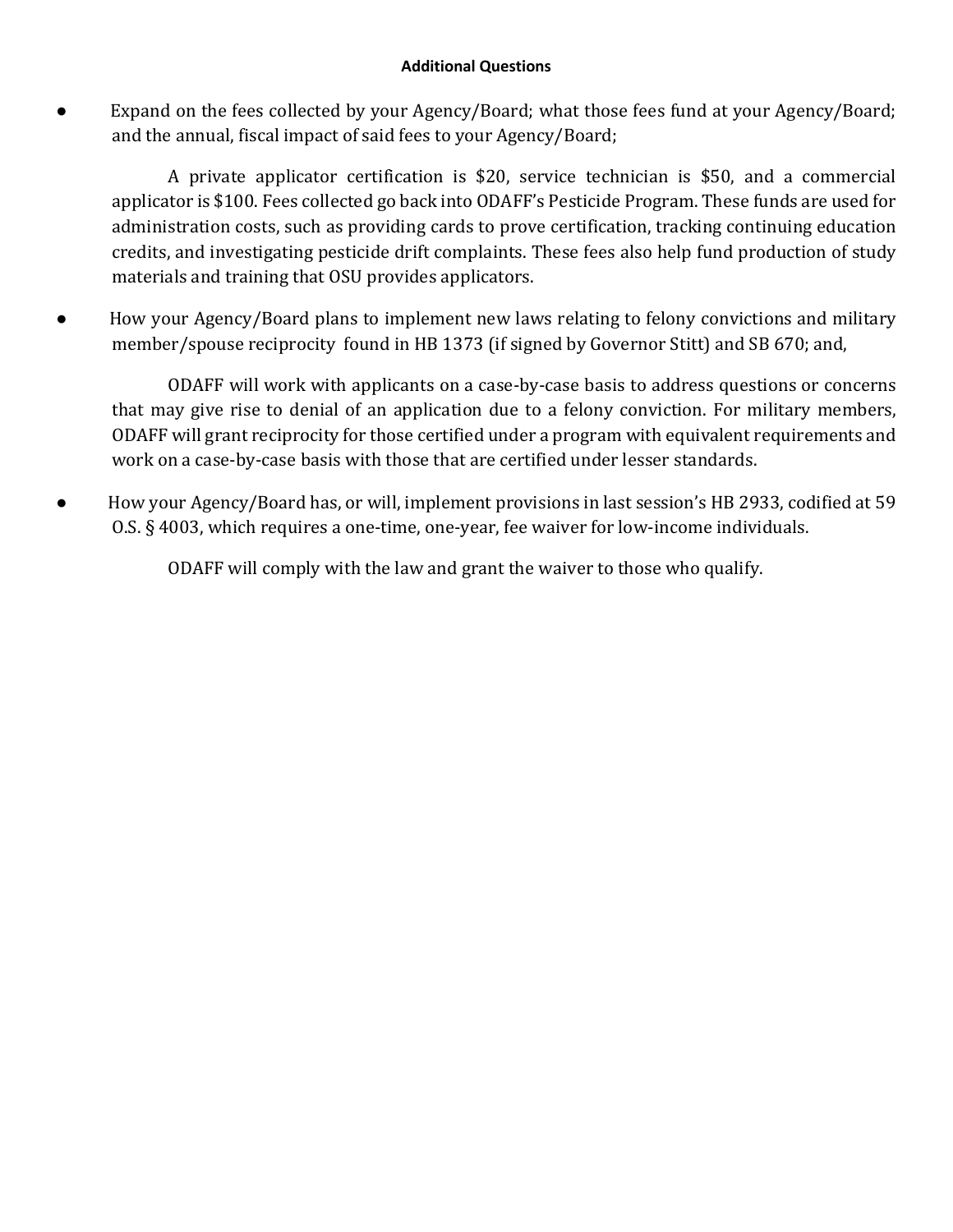# **Department of Health Occupational Licenses**

| <b>Application License</b><br><b>Name</b>                 | <b>Required Education Level</b>                                                                                                                                                                                                                                                                                                                                                                                                                                                                                                                                              | <b>Required</b><br><b>Experience/Qualifications</b>                 | <b>Statutory</b><br><b>Citation</b> | <b>Fees</b>                                                                                                 |
|-----------------------------------------------------------|------------------------------------------------------------------------------------------------------------------------------------------------------------------------------------------------------------------------------------------------------------------------------------------------------------------------------------------------------------------------------------------------------------------------------------------------------------------------------------------------------------------------------------------------------------------------------|---------------------------------------------------------------------|-------------------------------------|-------------------------------------------------------------------------------------------------------------|
| <b>Hearing Aid Dealers</b><br>and Fitters                 | A high school graduate or the equivalent<br>Knowledge of hearing loss measurement and<br>the ability to make ear impressions                                                                                                                                                                                                                                                                                                                                                                                                                                                 | 18 years of age                                                     | 1751                                | 63 O.S. § $1$ -License fee - \$50 Renewal<br>fee - \$50                                                     |
| <b>Home Health</b><br>Administrators                      | High School Diploma or GED                                                                                                                                                                                                                                                                                                                                                                                                                                                                                                                                                   | Complete 160 hour course and<br>pass exam; Background check         | 63 O.S. § 1.<br>1962a               | \$150.00                                                                                                    |
| Registered<br>Professional<br>Environmental<br>Specialist | Four-year baccalaureate degree with a major Two years of postgraduate, full- [59 O.S. §<br>in public health, environmental health,<br>environmental science, physical science,<br>natural science, biological science, agricultural environmental protection<br>science, or equivalent from an accredited<br>college or university with at least thirty<br>semester hours of work in physical, natural<br>and biological sciences, public health and/or<br>environmental health or environmental<br>protection or both environmental health and<br>environmental protection. | time experience working in the 1150.9<br>fields of public health or |                                     | Certification fee - \$25<br>Renewal fee - \$25 Lifetime<br>registration fee - \$60                          |
| <b>Licensed Sanitarians</b>                               | Four-year baccalaureate degree with a major Two years of postgraduate, full-159 O.S. §<br>in public health, environmental health,<br>environmental science, physical science,<br>natural science, biological science, agricultural environmental protection<br>science, or equivalent from an accredited<br>college or university with at least thirty<br>semester hours of work in physical, natural<br>and biological sciences, public health and/or<br>environmental health or environmental<br>protection or both environmental health and<br>environmental protection.  | time experience working in the 1150.9<br>fields of public health or |                                     | Application fee -<br>\$30Certification fee - \$25<br>Renewal fee - \$25 Lifetime<br>registration fee - \$60 |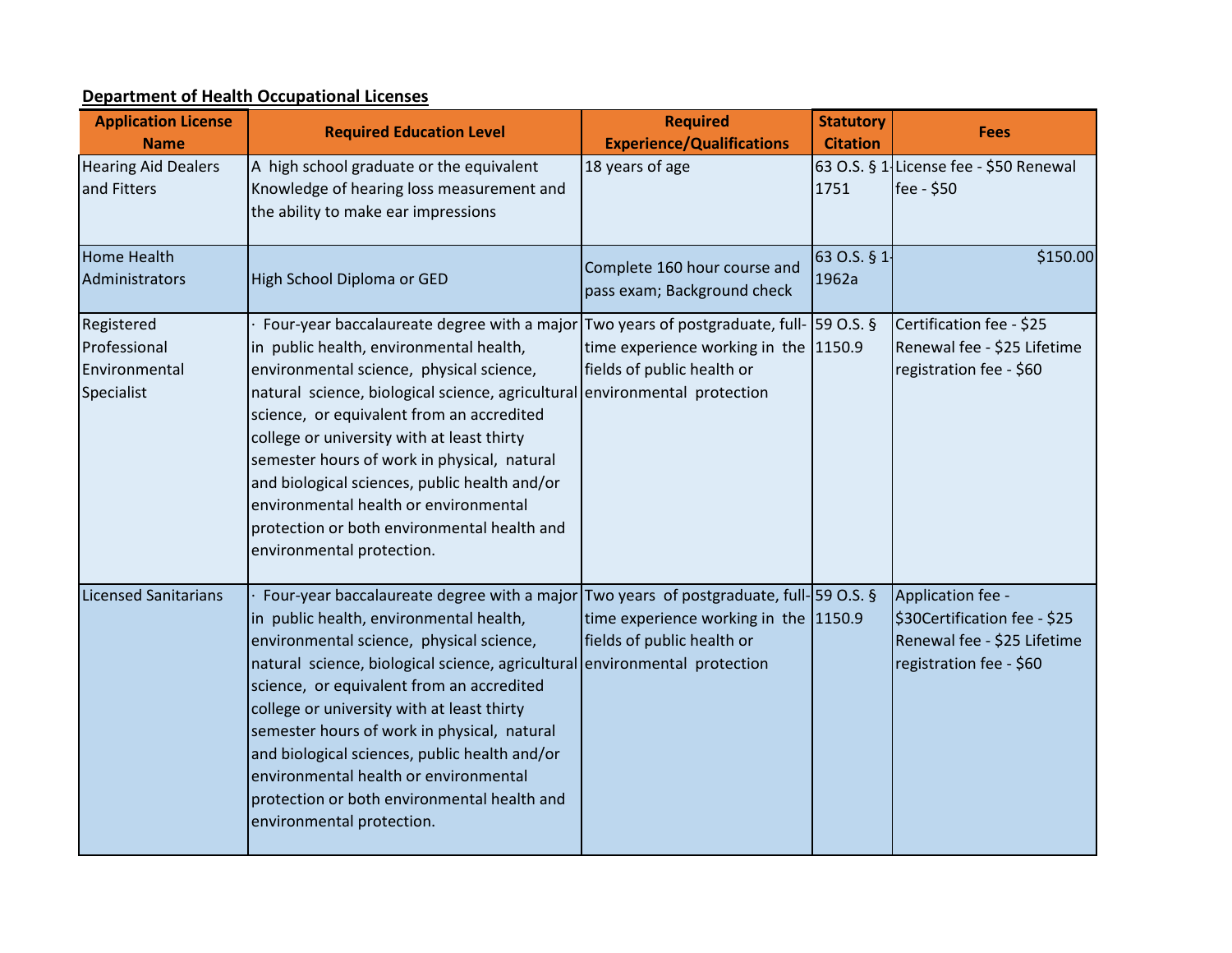| <b>Licensed Genetic</b> | Successful completion of a master's degree in  | 21 years of age Good moral                                           | 63 O.S. § 1 Application Fee - \$300 |
|-------------------------|------------------------------------------------|----------------------------------------------------------------------|-------------------------------------|
| Counselor               | genetic counseling training program that is    | character; pass ABGC or ABMG 561                                     | License fee - none Renewal          |
|                         | accredited by the American Board of Genetic    | lexam                                                                | fee - \$200                         |
|                         | Counseling or an equivalent entity or doctoral |                                                                      |                                     |
|                         | degree from a medical genetics training        |                                                                      |                                     |
|                         | program accredited by the American Board of    |                                                                      |                                     |
|                         | Medical Genetics or an equivalent entity.      |                                                                      |                                     |
|                         |                                                |                                                                      |                                     |
|                         |                                                |                                                                      |                                     |
| <b>Certified</b>        | A licensed physician or dentist, A registered  | 21 years of age. Completion of 63 O.S. § 1 Certification fee - \$500 |                                     |
| Micropigmentologists    | nurse working under the supervision of a       | a training course of at least 300   1457                             | Renewal fee - \$100                 |
|                         | licensed physician, or A person, having        | hours or equivalent of                                               |                                     |
|                         | received a high school diploma or equivalent,  | competency based instruction                                         |                                     |
|                         | working under supervision of a physician       | encompassing both theory and                                         |                                     |
|                         | where the level of supervision is defined by   | clinical training. Pass exam                                         |                                     |
|                         | the physician in whose office medical          |                                                                      |                                     |
|                         | micropigmentation is being performed.          |                                                                      |                                     |
|                         |                                                |                                                                      |                                     |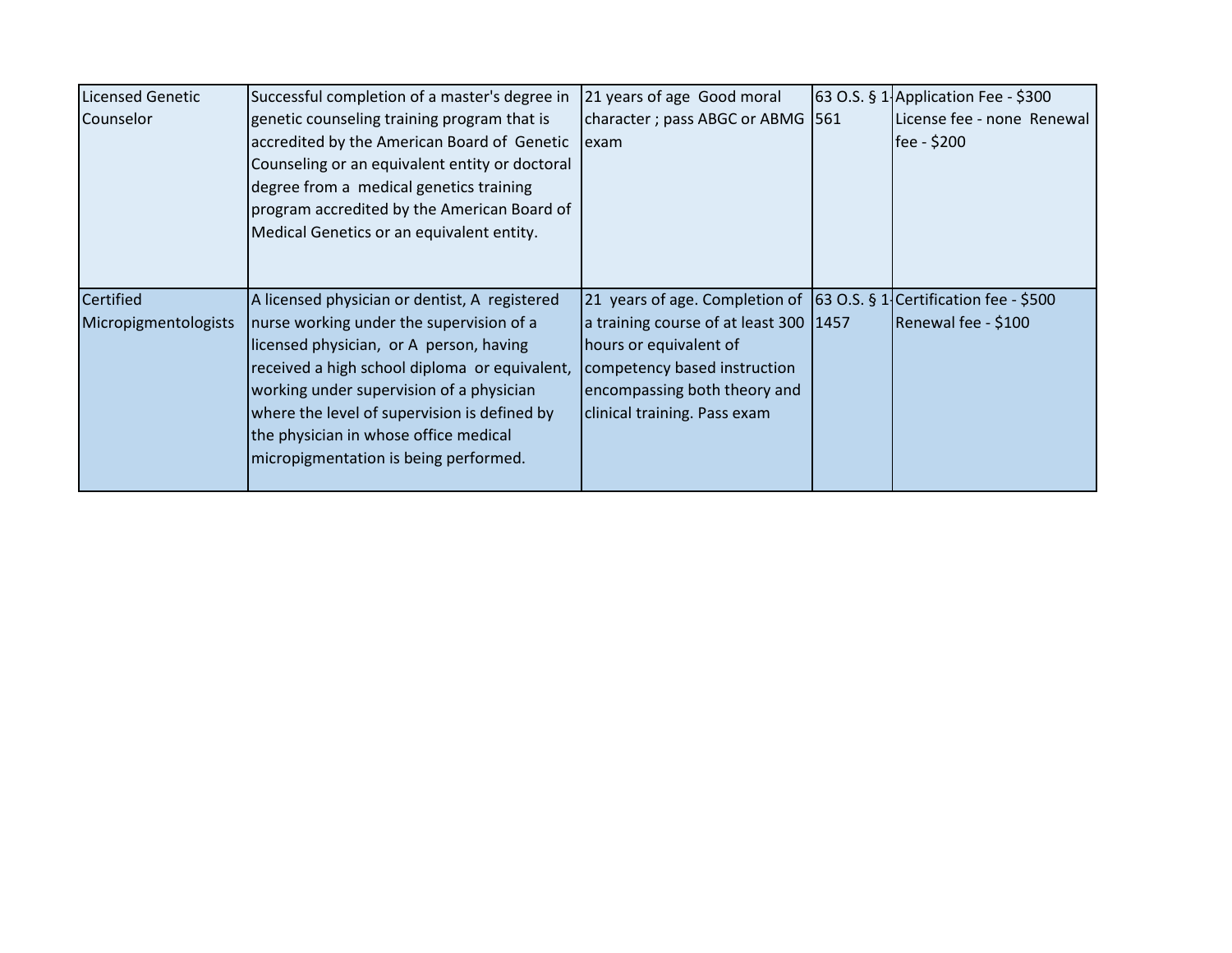| <b>Licensed Tattoo and</b>   | <b>None</b> | 18 years of age; Proof of a            | $210.5.$ § | Application fee - \$200 Body   |
|------------------------------|-------------|----------------------------------------|------------|--------------------------------|
| <b>Body Piercing Artists</b> |             | completed approved apprentice 842.3    |            | Piercing-Initial license -     |
|                              |             | program verified by the                |            | \$250 Renewal - \$250          |
|                              |             | Department of Health or 2 year         |            | License Fees for Tattoo        |
|                              |             | license status from another            |            | Artist Initial license - \$250 |
|                              |             | state (if state does not license,      |            | Renewal - \$250                |
|                              |             | proof can be tax records, or           |            |                                |
|                              |             | shop inspections with                  |            |                                |
|                              |             | individuals name included);            |            |                                |
|                              |             | Affiliation with a body piercing       |            |                                |
|                              |             | or tattoo establishment that           |            |                                |
|                              |             | has a current license. Current         |            |                                |
|                              |             | blood borne pathogen                   |            |                                |
|                              |             | certification recognized from a        |            |                                |
|                              |             | nationally accredited program.         |            |                                |
|                              |             | Current first aid certification.       |            |                                |
|                              |             | <b>Current CPR certification. Pass</b> |            |                                |
|                              |             | lexam                                  |            |                                |
|                              |             |                                        |            |                                |
|                              |             |                                        |            |                                |

# **State Comparison:**

Only licenses with differences across the country were Micropigmentologits and Genetic Counselor. Micropigmentologists - Some states (Arkansas, Texas, Arizona) just require Bloodborne Pathogen Training Genetic Counselor - 22 states license, 6 states have passed legislation or in rulemaking process

All other licenses listed - Home Health Administrator, Hearing Aid Dealers/Fitters, Sanitarians and Environmental Specialists, and Tattoo/Body Piercing Artists appear to be licensed in all or most states.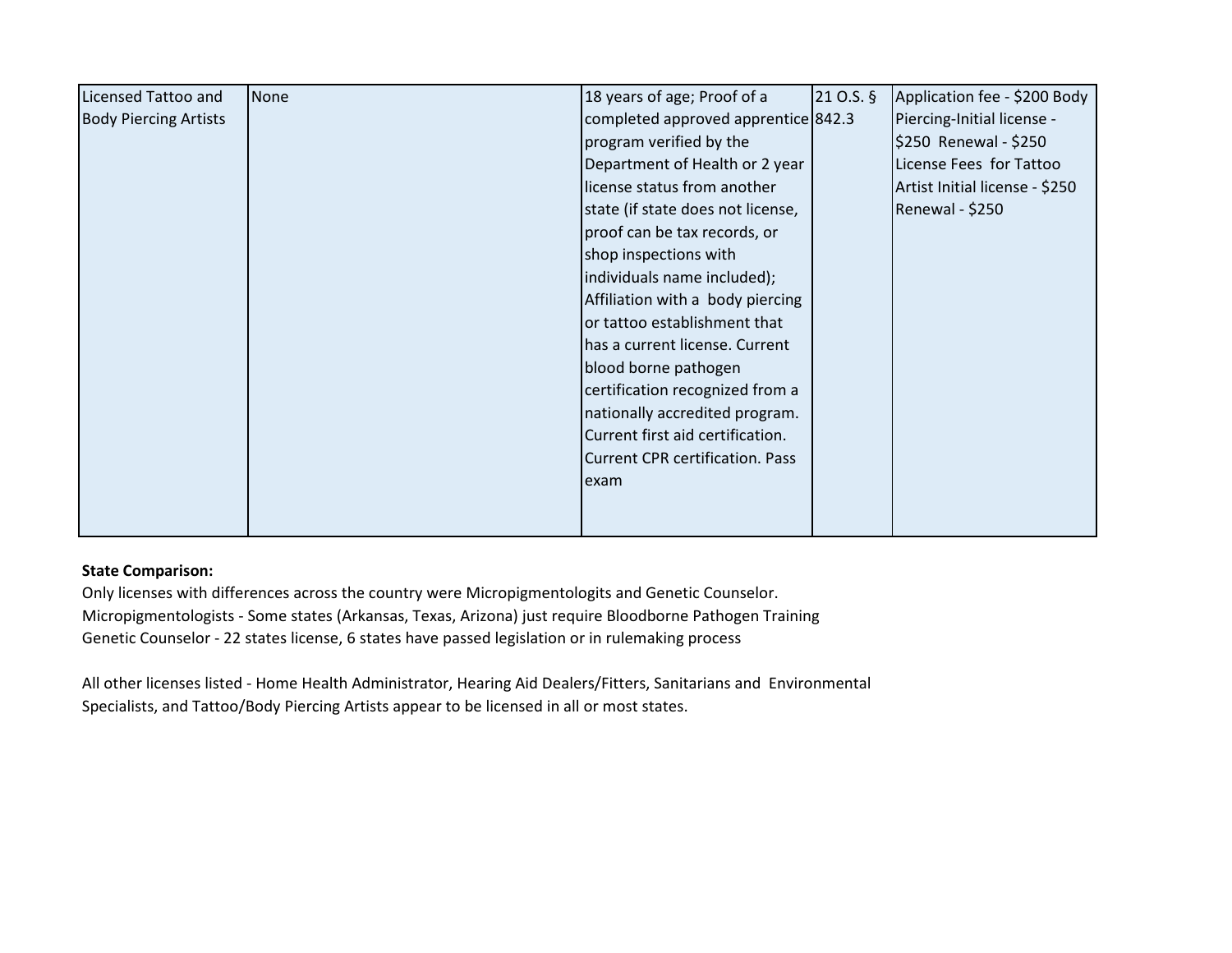*License Details* What is the license? Hearing Aid Dealers & Fitters

What does the license cover? The fitting and sale of hearing aids

What Board regulates the license? OK State Department of Health

## *Compelling Public Interest*

What is the compelling public interest (see Annex, item 1)? Public Health

Is this public interest a demonstrated, real, significant, and probable harm (see Annex, item 2)? Yes

## *Least Restrictive Means*

What means is used to protect the public interest? Business license and regulation; examination and annual continuing education.

Is it the least restrictive means (see Annex, item 3), which sufficiently protects the interest (see Annex, item 4)? Yes

If the answer to the above question is "No" then do not use that type of regulation to protect the public interest.

Notes:

*---------------------------Continue only if Occupational Licensing was Used-------------------------*

## *Controlling Number of Market Participants on the Board*

How many members are on the regulatory board? How many of them are active market participants (see Annex, item 5)? Is the board controlled by these active market participants (see Annex, item 6)?

*-------------------Continue only if the Board is Controlled by Market Participants-------------------*

*Active Supervision of the Board*

Is there active state supervision of the board (see Annex, item 7)?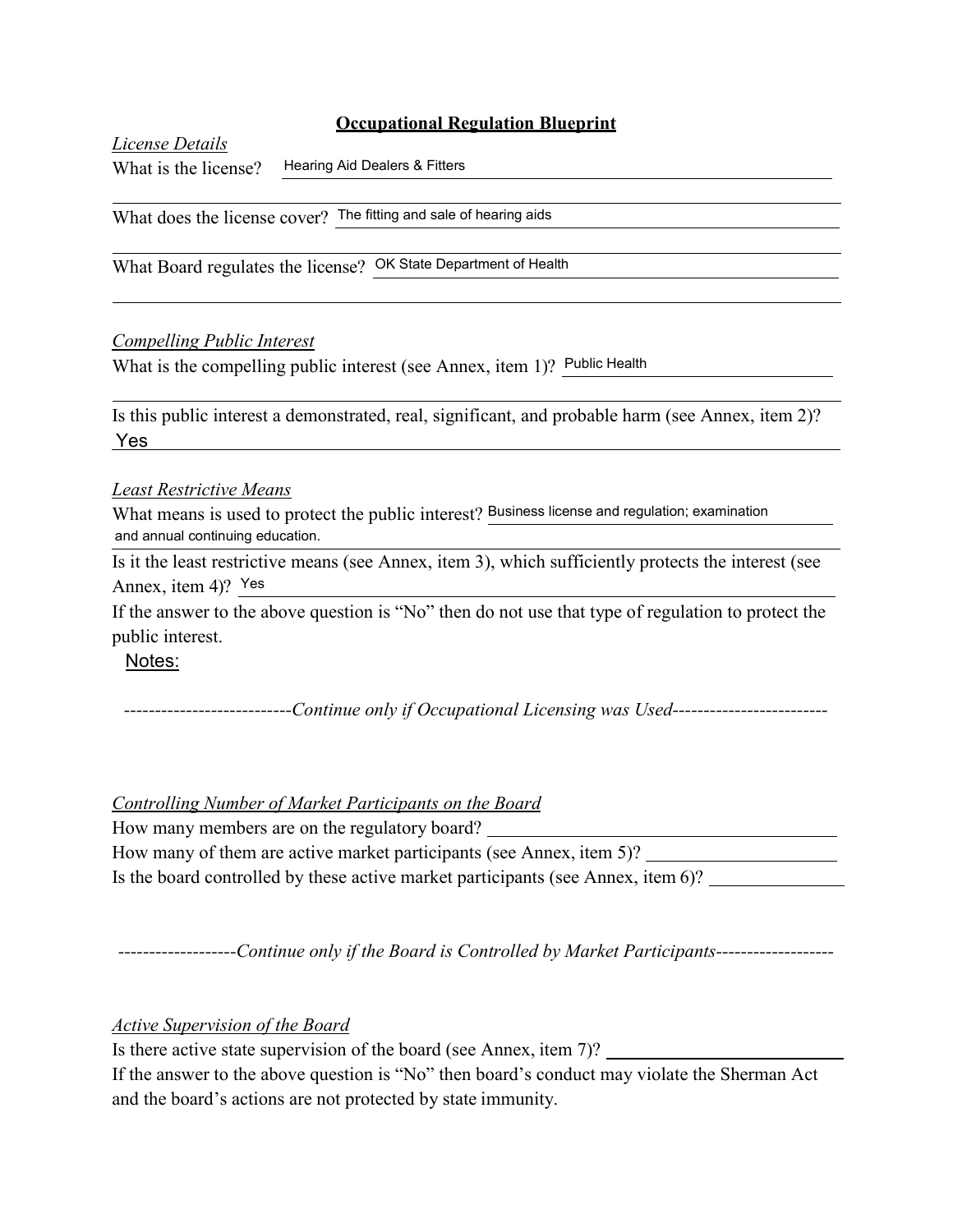Expand on the fees collected by your Agency/Board; what those fees fund at your Agency/Board; and the annual, fiscal impact of said fees to your Agency/Board:

The initial fee is \$145 and annual renewal fees are \$75. There were 182 Hearing Aid Dealers & Fitters in FY18. The combined fees for initial licensing and renewals generate approximately \$12,115 annually. These fees help to cover the costs of program administration.

How your Agency/Board plans to implement new laws relating to felony convictions and military member/spouse reciprocity found in HB 1373 (if signed by Governor Stitt) and SB 670

OSDH will review the enacting law and supporting rules for each licensure, certification and registration under Title 63 and Title 21 to identify language and/or barrier offenses not consistent with HB1373 and prepare amendments to align the language.

OSDH will implement policy effective with SB670 to recognize all requests for transfer of license, certification or registration for active duty military personnel and their spouses who meet the stated eligibility standards, criteria, qualifications or requirements for licensure, certification or registration. This evaluation will be made in the manner most favorable toward the individual satisfying the qualifications. Statute and rule reviews will be conducted to identify any needed language clean-up to align with SB670.

How your Agency/Board has, or will, implement provisions in last session's HB 2933, codified at 59 O.S. § 4003, which requires a one-time, one-year, fee waiver for low-income individuals.

OSDH implemented HB2933 in 2018 by amending application forms and creating web-based instruction on how to apply for the fee waiver. Those may be found here: [https://www.ok.gov/health/Protective\\_Health/Consumer\\_Health\\_Service/HB\\_2933\\_Information.html](http://www.ok.gov/health/Protective_Health/Consumer_Health_Service/HB_2933_Information.html)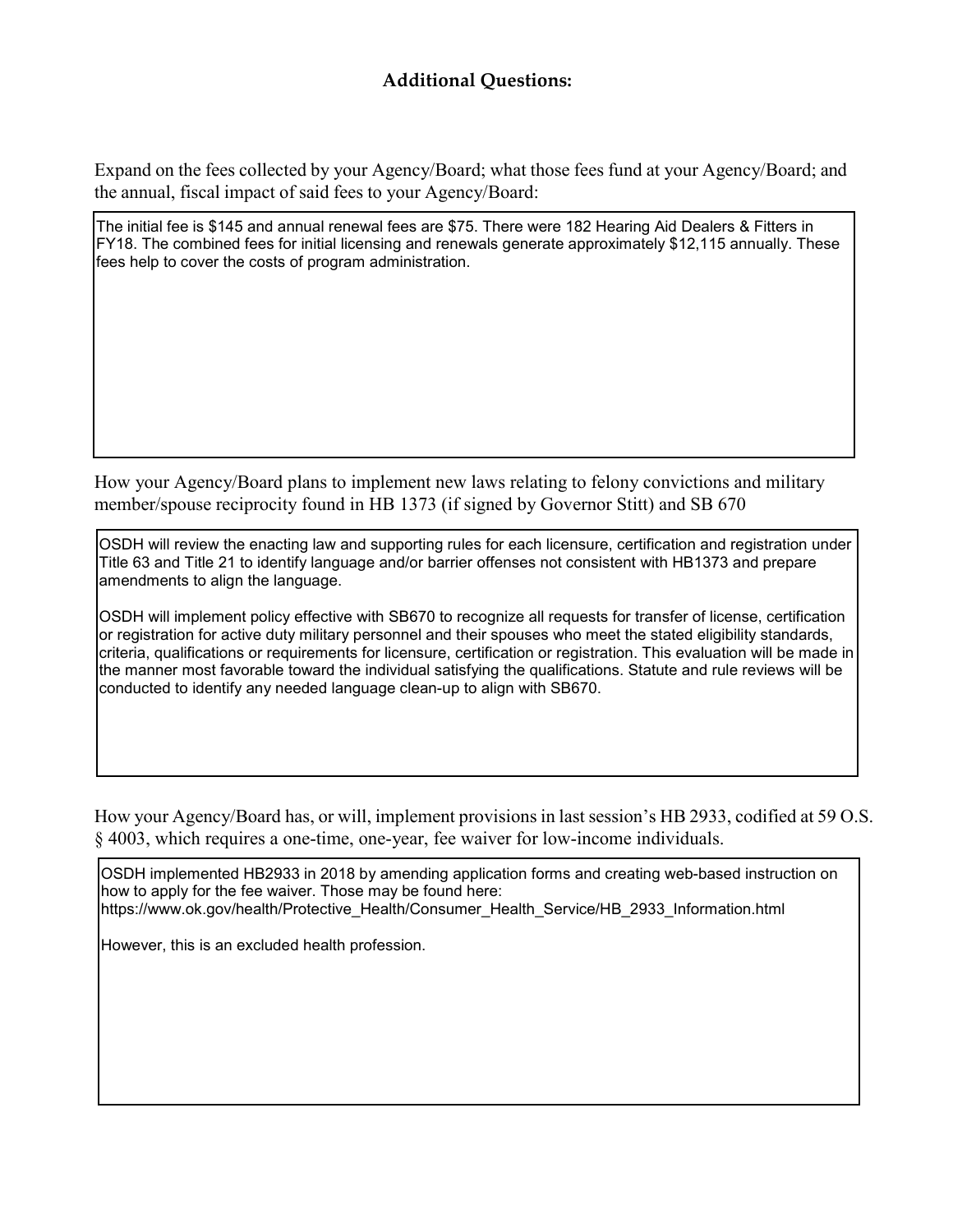*License Details*

What is the license? Certified Home Health Administrator

What does the license cover? Authority to administer a Home Health Agency. Evidence of training and competency.

What Board regulates the license? Oklahoma State Department of Health 63 O.S. 1-1962a

## *Compelling Public Interest*

What is the compelling public interest (see Annex, item 1)? Public safety and public health.

Is this public interest a demonstrated, real, significant, and probable harm (see Annex, item 2)? Yes.

## *Least Restrictive Means*

What means is used to protect the public interest? Government certification after specialized training and testing with continuing education. Employers verify administrators are certified, not on any exclusion registries, and are not ineligible based on criminal history.

Is it the least restrictive means (see Annex, item 3), which sufficiently protects the interest (see Annex, item 4)? Yes.

If the answer to the above question is "No" then do not use that type of regulation to protect the public interest.

## Notes:

*---------------------------Continue only if Occupational Licensing was Used-------------------------*

## *Controlling Number of Market Participants on the Board*

How many members are on the regulatory board? How many of them are active market participants (see Annex, item 5)? Is the board controlled by these active market participants (see Annex, item 6)?

*-------------------Continue only if the Board is Controlled by Market Participants-------------------*

## *Active Supervision of the Board*

Is there active state supervision of the board (see Annex, item 7)?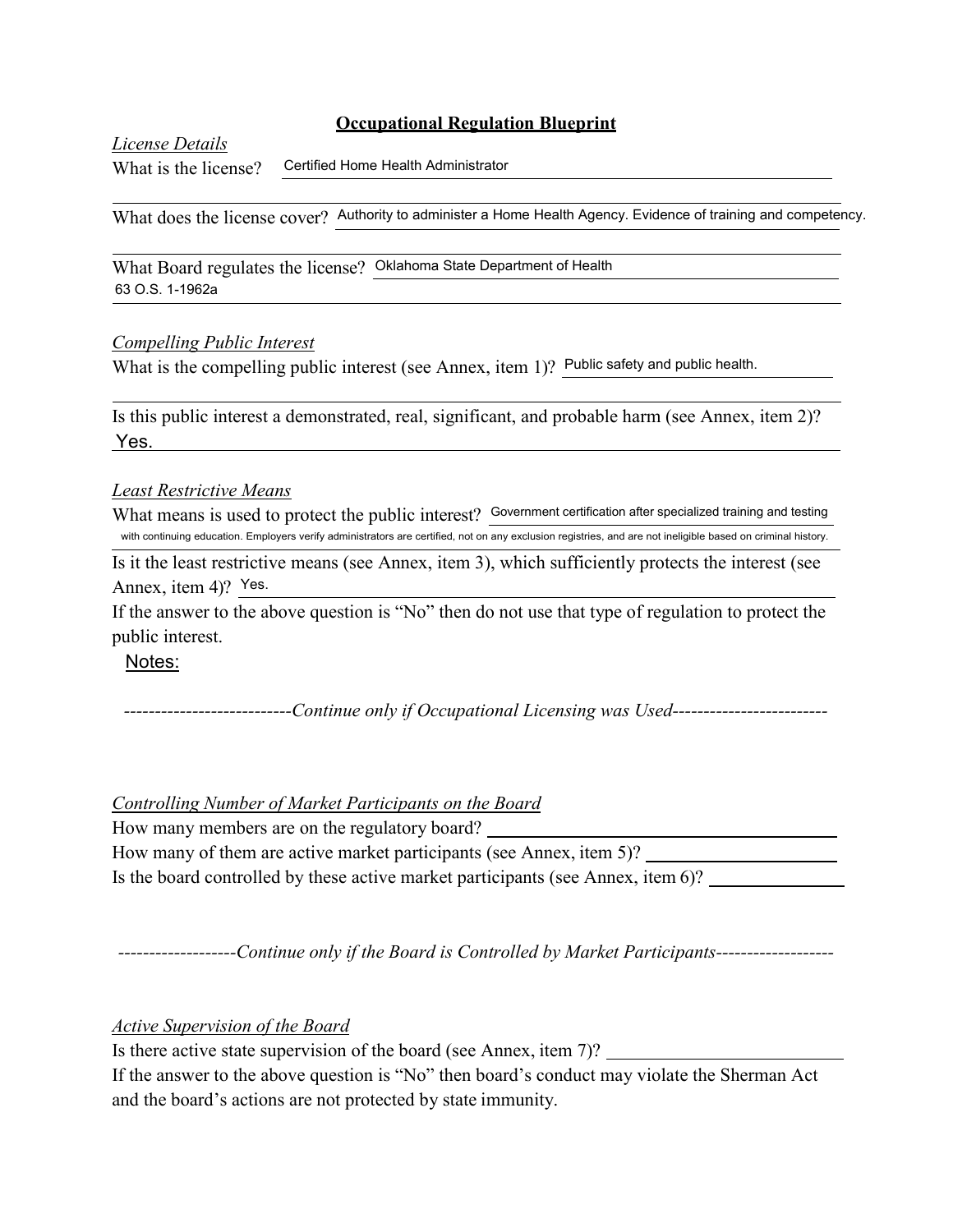Expand on the fees collected by your Agency/Board; what those fees fund at your Agency/Board; and the annual, fiscal impact of said fees to your Agency/Board:

There were 582 certified home care administrators in FY18 of which 72 were initial certifications. They are required to pay a \$140 initial application fee and a \$55 annual renewal fee. Provisional and deeming application fees are \$80.00. The combined fees generate approximately \$48,000 annually. These fees help to cover the costs of program administration.

How your Agency/Board plans to implement new laws relating to felony convictions and military member/spouse reciprocity found in HB 1373 (if signed by Governor Stitt) and SB 670

OSDH will review the enacting law and supporting rules for each licensure, certification and registration under Title 63 and Title 21 to identify language and/or barrier offenses not consistent with HB1373 and prepare amendments to align the language.

OSDH will implement policy effective with SB670 to recognize all requests for transfer of license, certification or registration for active duty military personnel and their spouses who meet the stated eligibility standards, criteria, qualifications or requirements for licensure, certification or registration. This evaluation will be made in the manner most favorable toward the individual satisfying the qualifications. Statute and rule reviews will be conducted to identify any needed language clean-up to align with SB670.

How your Agency/Board has, or will, implement provisions in last session's HB 2933, codified at 59 O.S. § 4003, which requires a one-time, one-year, fee waiver for low-income individuals.

OSDH implemented HB2933 in 2018 by amending application forms and creating web-based instruction on how to apply for the fee waiver. Those may be found here: [https://www.ok.gov/health/Protective\\_Health/Consumer\\_Health\\_Service/HB\\_2933\\_Information.html](http://www.ok.gov/health/Protective_Health/Consumer_Health_Service/HB_2933_Information.html)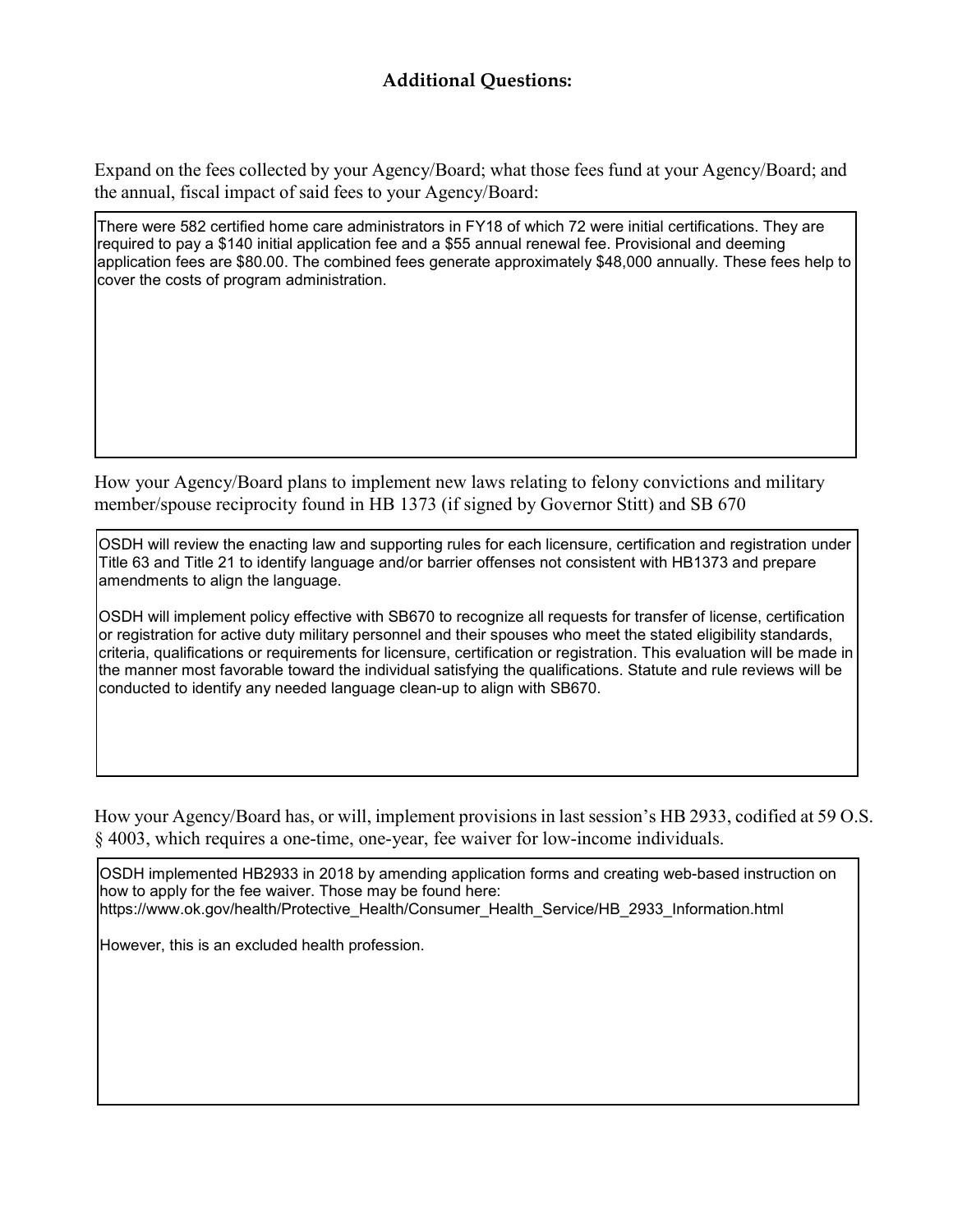#### *License Details*

What is the license? Registered Professional Environmental Specialists & Registered Professional Sanitarians

What does the license cover? Authority to perform soil tests to design sewage disposal systems and to conduct food service inspections.

What Board regulates the license? OK State Department of Health and Sanitarian and Environmental Specialist Registration Advisory Council

#### *Compelling Public Interest*

What is the compelling public interest (see Annex, item 1)? Public Health

Is this public interest a demonstrated, real, significant, and probable harm (see Annex, item 2)? Yes

#### *Least Restrictive Means*

What means is used to protect the public interest? Registration with education, experience, examination and ongoing continuing education.

Is it the least restrictive means (see Annex, item 3), which sufficiently protects the interest (see Annex, item 4)? Yes

If the answer to the above question is "No" then do not use that type of regulation to protect the public interest.

## Notes:

The Council "shall" approve applicants for registration as a sanitarian or environmental specialist upon compliance with the requirements [59 O.S. § 1150.7]. Applicants are submitted to the Council upon evaluation by the OSDH that they have met the requirements. The Commissioner of Health shall issue the certificate of registration to anyone who meets the requirements and is approved by the Council [59 O.S. § 1150.9]. The Commissioner has authority to revoke, not renew, or suspend a registration.

*---------------------------Continue only if Occupational Licensing was Used-------------------------*

*Controlling Number of Market Participants on the Board*

How many members are on the regulatory board? 9

How many of them are active market participants (see Annex, item 5)? 8

Is the board controlled by these active market participants (see Annex, item 6)? Yes

*-------------------Continue only if the Board is Controlled by Market Participants-------------------*

#### *Active Supervision of the Board*

Is there active state supervision of the board (see Annex, item 7)? Yes, see notes above.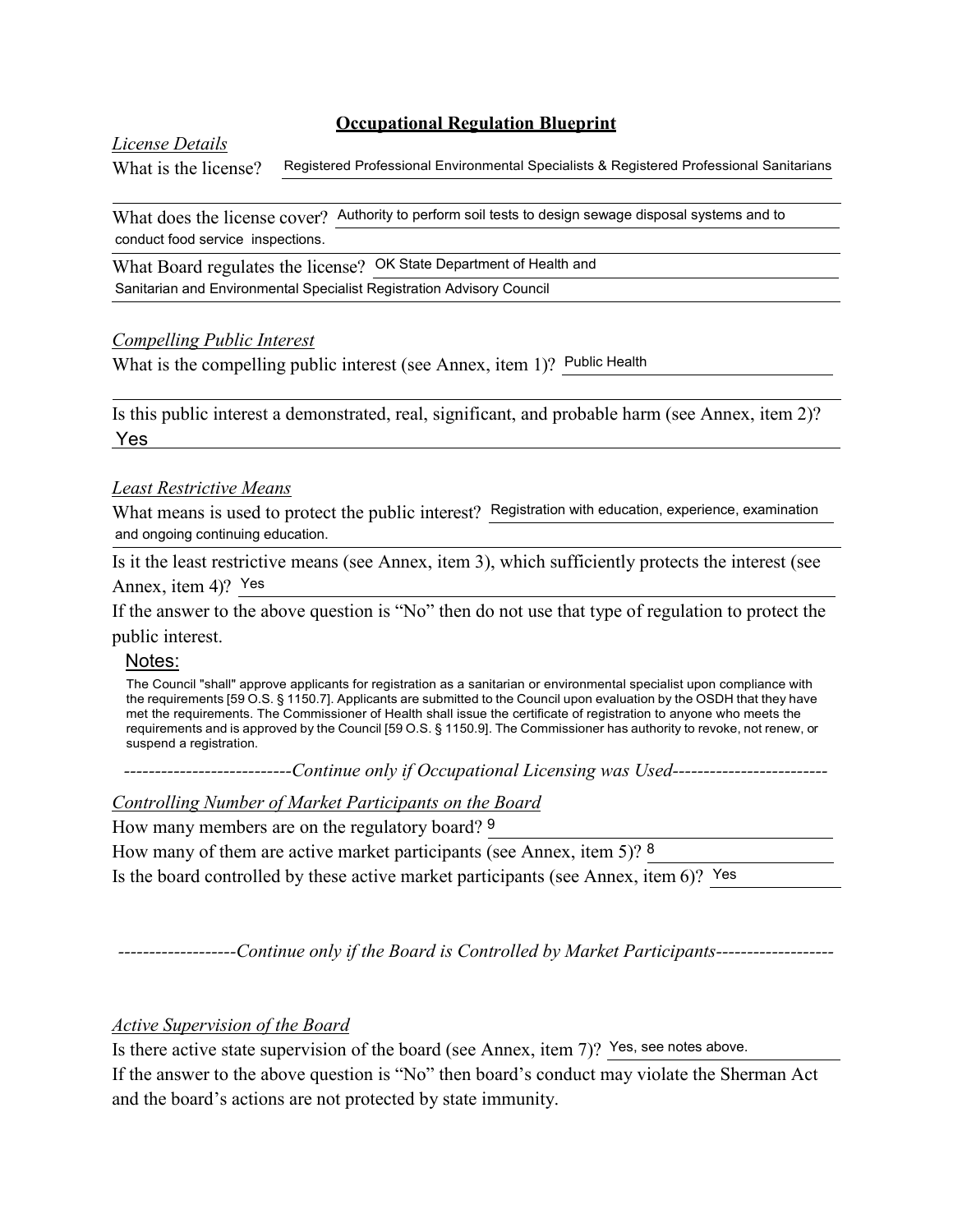Expand on the fees collected by your Agency/Board; what those fees fund at your Agency/Board; and the annual, fiscal impact of said fees to your Agency/Board:

There were 518 sanitarians and environmental specialists registered or in training in FY18. The combined fees for initial licensing, renewals, and examinations generated \$13,145. These fees help to cover the costs of program administration.

How your Agency/Board plans to implement new laws relating to felony convictions and military member/spouse reciprocity found in HB 1373 (if signed by Governor Stitt) and SB 670

OSDH licensure, certification and registration programs operate under Title 63 and Title 21. We will review the enacting law and supporting rules for each licensure, certification and registration to identify language and/or barrier offenses not consistent with HB1373 and prepare amendments to align the language.

OSDH will implement policy effective with SB670 to recognize all requests for transfer of license, certification or registration for active duty military personnel and their spouses who meet the stated eligibility standards, criteria, qualifications or requirements for licensure, certification or registration. This evaluation will be made in the manner most favorable toward the individual satisfying the qualifications. Statute and rule reviews will be conducted to identity any needed language clean-up to align with SB670.

How your Agency/Board has, or will, implement provisions in last session's HB 2933, codified at 59 O.S. § 4003, which requires a one-time, one-year, fee waiver for low-income individuals.

OSDH implemented HB2933 in 2018 by amending application forms and creating web-based instruction on how to apply for the fee waiver. Those may be found here: [https://www.ok.gov/health/Protective\\_Health/Consumer\\_Health\\_Service/HB\\_2933\\_Information.html](http://www.ok.gov/health/Protective_Health/Consumer_Health_Service/HB_2933_Information.html)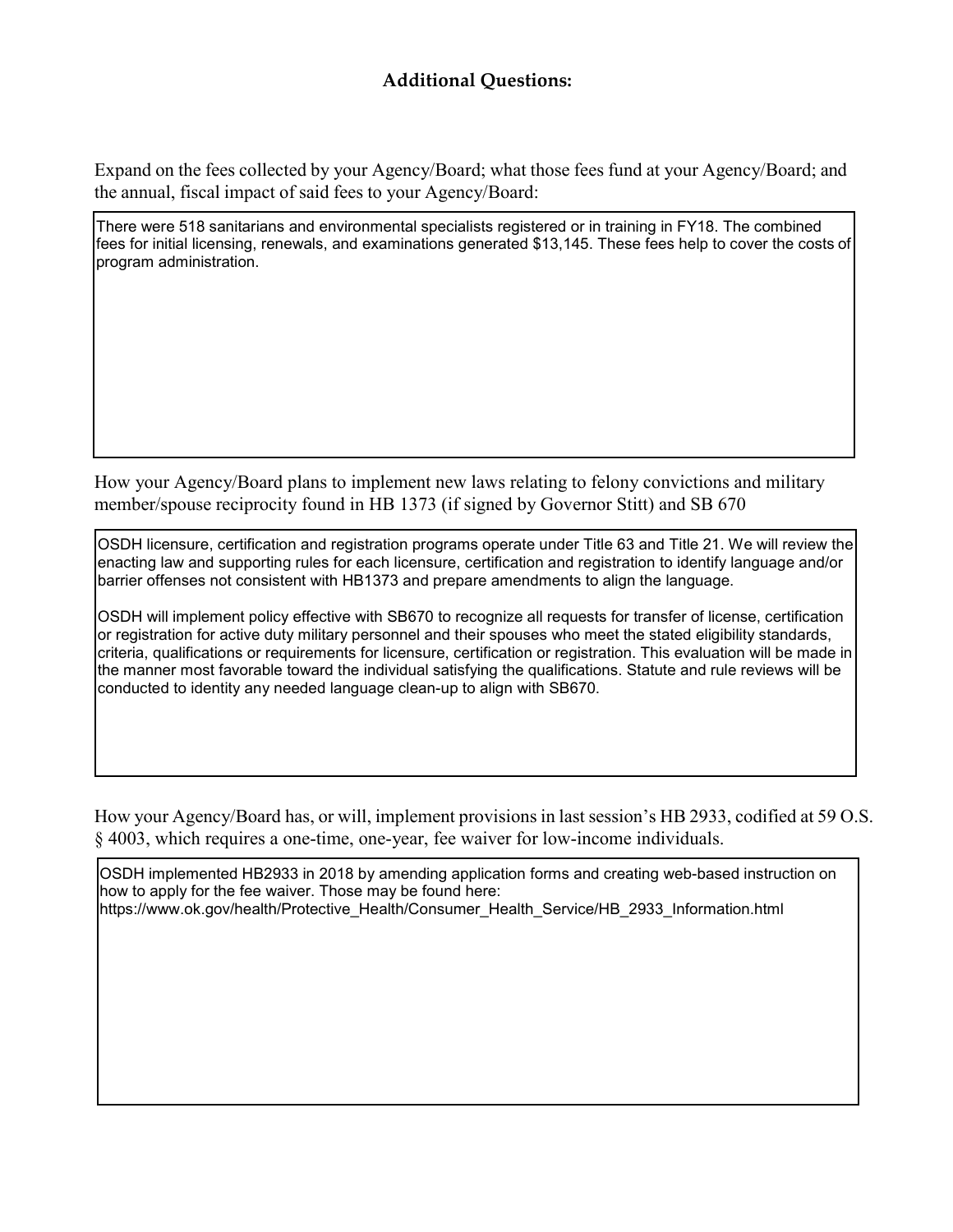## *License Details*

What is the license? Licensed Genetic Counselor

#### What does the license cover?

Authorizes the licensee to: estimate the likelihood of occurrence or recurrence of a birth defect or of any potentially inherited or genetically influenced condition; help an individual, family, health care providers and the public to appreciate the medical, psychological and social implications of a disorder including its features, variability, usual course, and management options; counsel how genetic factors contribute to the disorder and affect the chance for recurrence of the condition in other family members; facilitate an individual's or family's exploration of the perception of risk and burden associated with a disorder and aide in decision-making regarding testing or medical interventions consistent with the individual's or family's beliefs, goals, needs, resources, culture and ethical or moral views.

What Board regulates the license? OK State Department of Health

## *Compelling Public Interest*

What is the compelling public interest (see Annex, item 1)? Public Health

Is this public interest a demonstrated, real, significant, and probable harm (see Annex, item 2)? Yes

## *Least Restrictive Means*

What means is used to protect the public interest? Specialty occupational license for medical reimbursement; National examination/registration and ongoing continuing education.

Is it the least restrictive means (see Annex, item 3), which sufficiently protects the interest (see Annex, item 4)? Yes

If the answer to the above question is "No" then do not use that type of regulation to protect the public interest.

#### Notes:

This occupational license operates as a certification and is issued upon evidence of validated training and/or experience and passing the exam.

*---------------------------Continue only if Occupational Licensing was Used-------------------------*

## *Controlling Number of Market Participants on the Board*

How many members are on the regulatory board? None How many of them are active market participants (see Annex, item 5)? None Is the board controlled by these active market participants (see Annex, item 6)? No

*-------------------Continue only if the Board is Controlled by Market Participants-------------------*

## *Active Supervision of the Board*

Is there active state supervision of the board (see Annex, item 7)?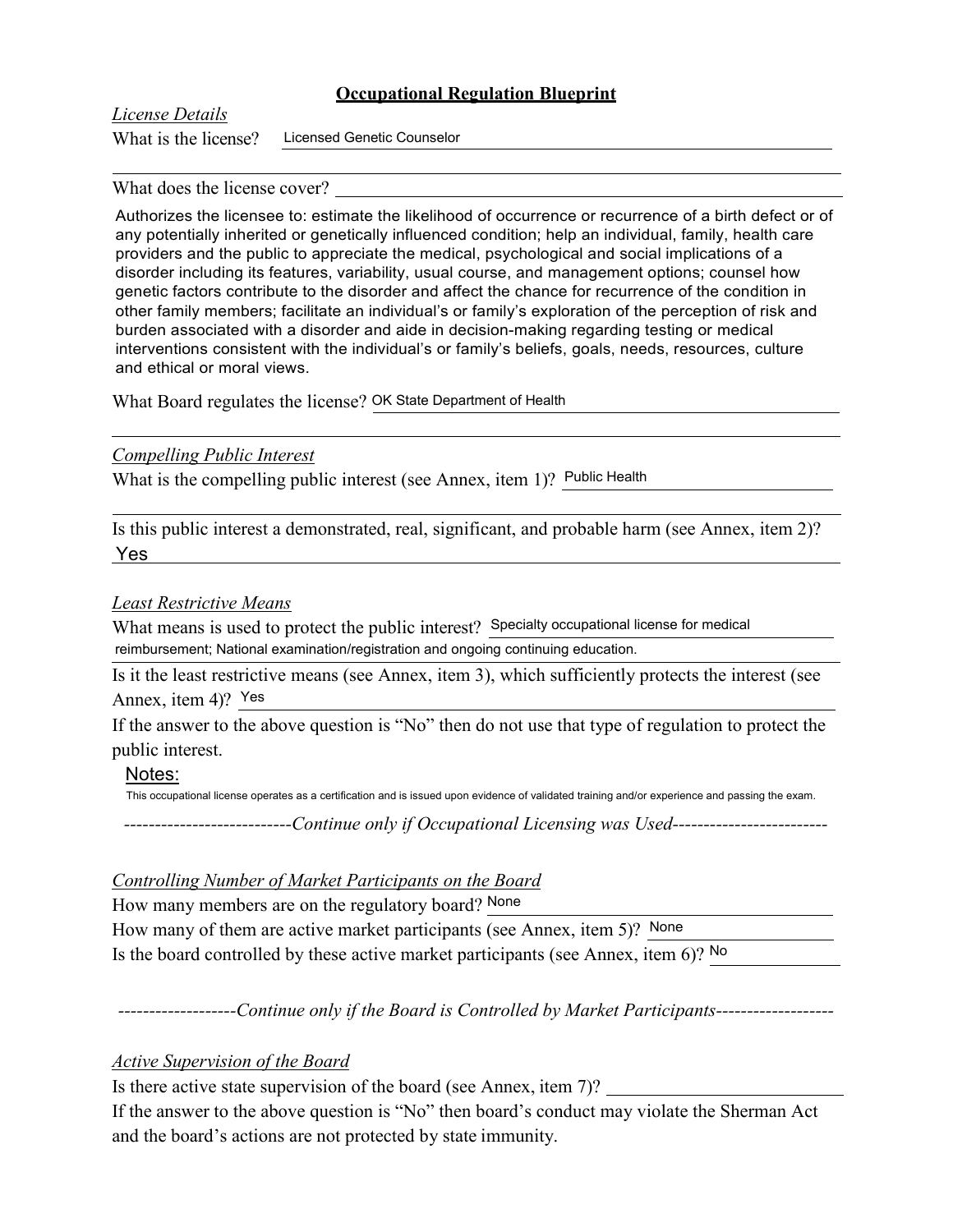Expand on the fees collected by your Agency/Board; what those fees fund at your Agency/Board; and the annual, fiscal impact of said fees to your Agency/Board:

The initial application fee is \$300 and annual renewal fees are \$200.00. There were 94 counselors in FY18. The combined fees for initial licensing and renewals generate approximately \$16,760. These fees help to cover the costs of program administration.

How your Agency/Board plans to implement new laws relating to felony convictions and military member/spouse reciprocity found in HB 1373 (if signed by Governor Stitt) and SB 670

OSDH will review the enacting law and supporting rules for each licensure, certification and registration under Title 63 and Title 21 to identify language and/or barrier offenses not consistent with HB1373 and prepare amendments to align the language.

OSDH will implement policy effective with SB670 to recognize all requests for transfer of license, certification or registration for active duty military personnel and their spouses who meet the stated eligibility standards, criteria, qualifications or requirements for licensure, certification or registration. This evaluation will be made in the manner most favorable toward the individual satisfying the qualifications. Statute and rule reviews will be conducted to identify any needed language clean-up to align with SB670.

How your Agency/Board has, or will, implement provisions in last session's HB 2933, codified at 59 O.S. § 4003, which requires a one-time, one-year, fee waiver for low-income individuals.

OSDH implemented HB2933 in 2018 by amending application forms and creating web-based instruction on how to apply for the fee waiver. Those may be found here: [https://www.ok.gov/health/Protective\\_Health/Consumer\\_Health\\_Service/HB\\_2933\\_Information.html](http://www.ok.gov/health/Protective_Health/Consumer_Health_Service/HB_2933_Information.html)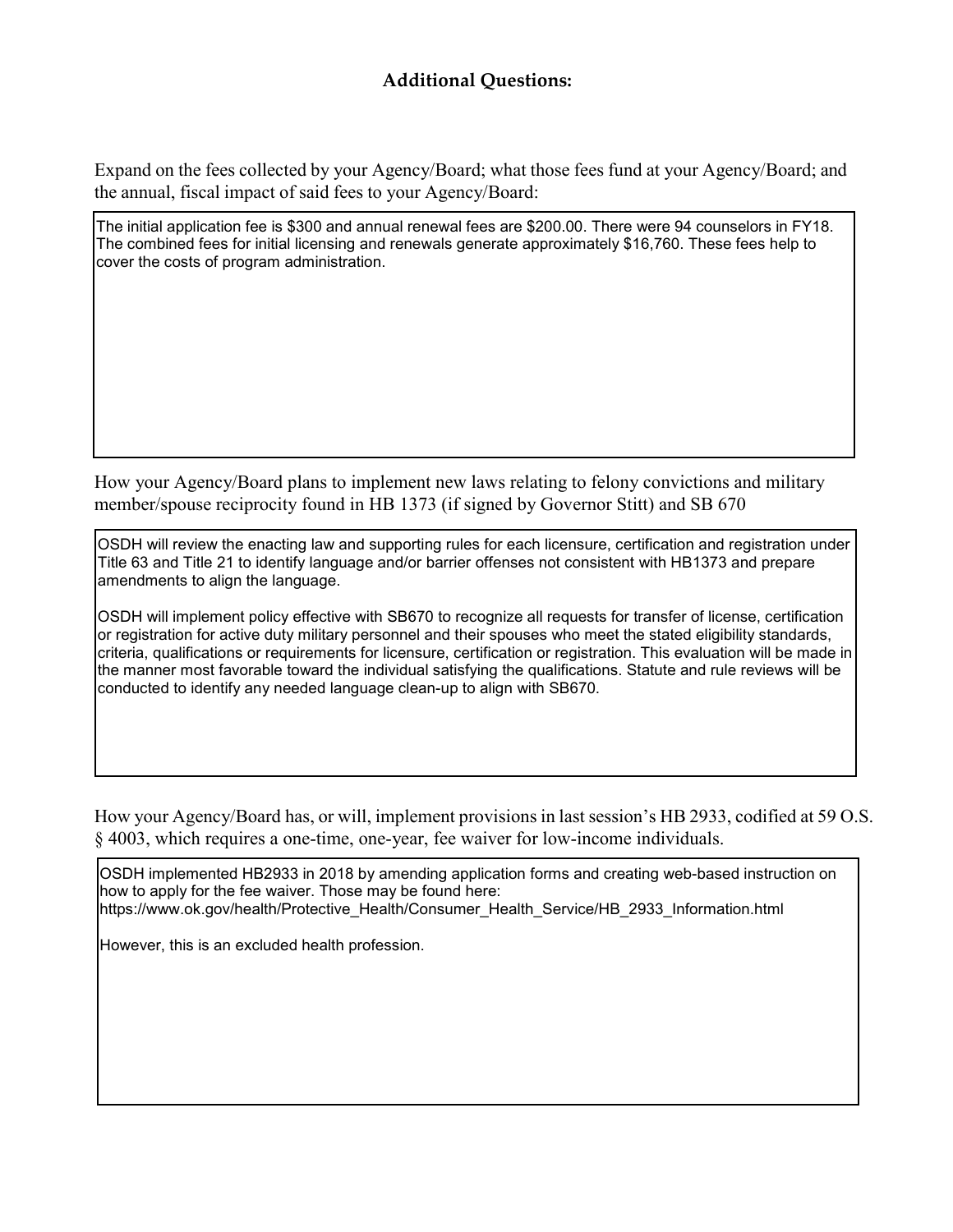*License Details*

What is the license?

Certified Medical Micropigmentologists

What does the license cover? Authority to apply permanent make-up and coverage of traumatized areas

What Board regulates the license? OK State Department of Health

## *Compelling Public Interest*

What is the compelling public interest (see Annex, item 1)? Public Health

Is this public interest a demonstrated, real, significant, and probable harm (see Annex, item 2)? Yes

## *Least Restrictive Means*

What means is used to protect the public interest? Government certification and regulation through verified, validated training and/or experience, examination, and practice under a licensed physician's supervision.

Is it the least restrictive means (see Annex, item 3), which sufficiently protects the interest (see Annex, item 4)? Yes

If the answer to the above question is "No" then do not use that type of regulation to protect the public interest.

Notes:

*---------------------------Continue only if Occupational Licensing was Used-------------------------*

*Controlling Number of Market Participants on the Board*

How many members are on the regulatory board?

| How many of them are active market participants (see Annex, item 5)?             |  |
|----------------------------------------------------------------------------------|--|
| Is the board controlled by these active market participants (see Annex, item 6)? |  |

*-------------------Continue only if the Board is Controlled by Market Participants-------------------*

*Active Supervision of the Board*

Is there active state supervision of the board (see Annex, item 7)?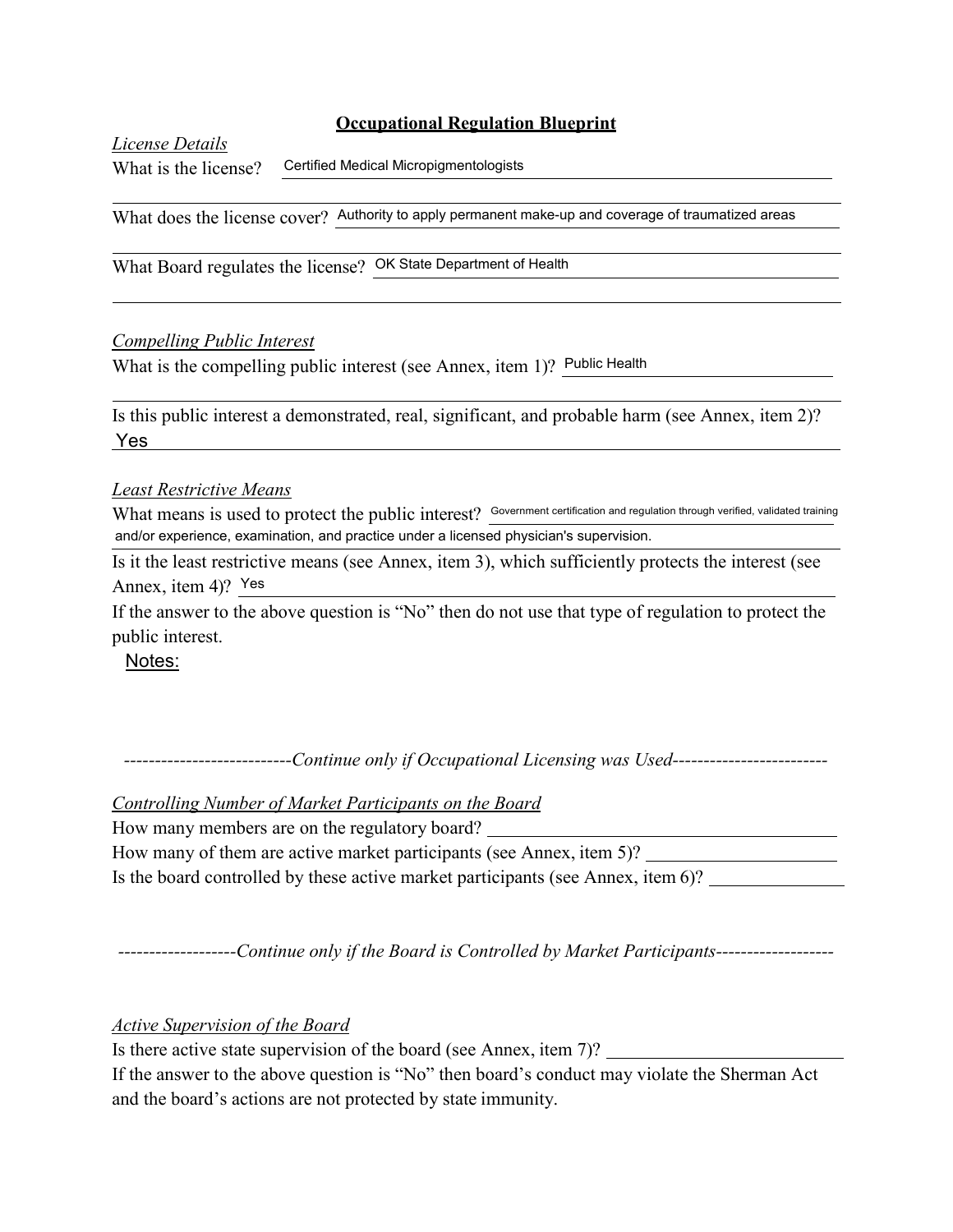Expand on the fees collected by your Agency/Board; what those fees fund at your Agency/Board; and the annual, fiscal impact of said fees to your Agency/Board:

The application fee is \$515 and annual renewal fees are \$100.00. There were 145 Micropigmentologists in FY18. The combined fees for initial licensing and renewals generate approximately \$31,625 annually. These fees help to cover the costs of program administration.

How your Agency/Board plans to implement new laws relating to felony convictions and military member/spouse reciprocity found in HB 1373 (if signed by Governor Stitt) and SB 670

OSDH will review the enacting law and supporting rules for each licensure, certification and registration under Title 63 and Title 21 to identify language and/or barrier offenses not consistent with HB1373 and prepare amendments to align the language.

OSDH will implement policy effective with SB670 to recognize all requests for transfer of license, certification or registration for active duty military personnel and their spouses who meet the stated eligibility standards, criteria, qualifications or requirements for licensure, certification or registration. This evaluation will be made in the manner most favorable toward the individual satisfying the qualifications. Statute and rule reviews will be conducted to identify any needed language clean-up to align with SB670.

How your Agency/Board has, or will, implement provisions in last session's HB 2933, codified at 59 O.S. § 4003, which requires a one-time, one-year, fee waiver for low-income individuals.

OSDH implemented HB2933 in 2018 by amending application forms and creating web-based instruction on how to apply for the fee waiver. Those may be found here: [https://www.ok.gov/health/Protective\\_Health/Consumer\\_Health\\_Service/HB\\_2933\\_Information.html](http://www.ok.gov/health/Protective_Health/Consumer_Health_Service/HB_2933_Information.html)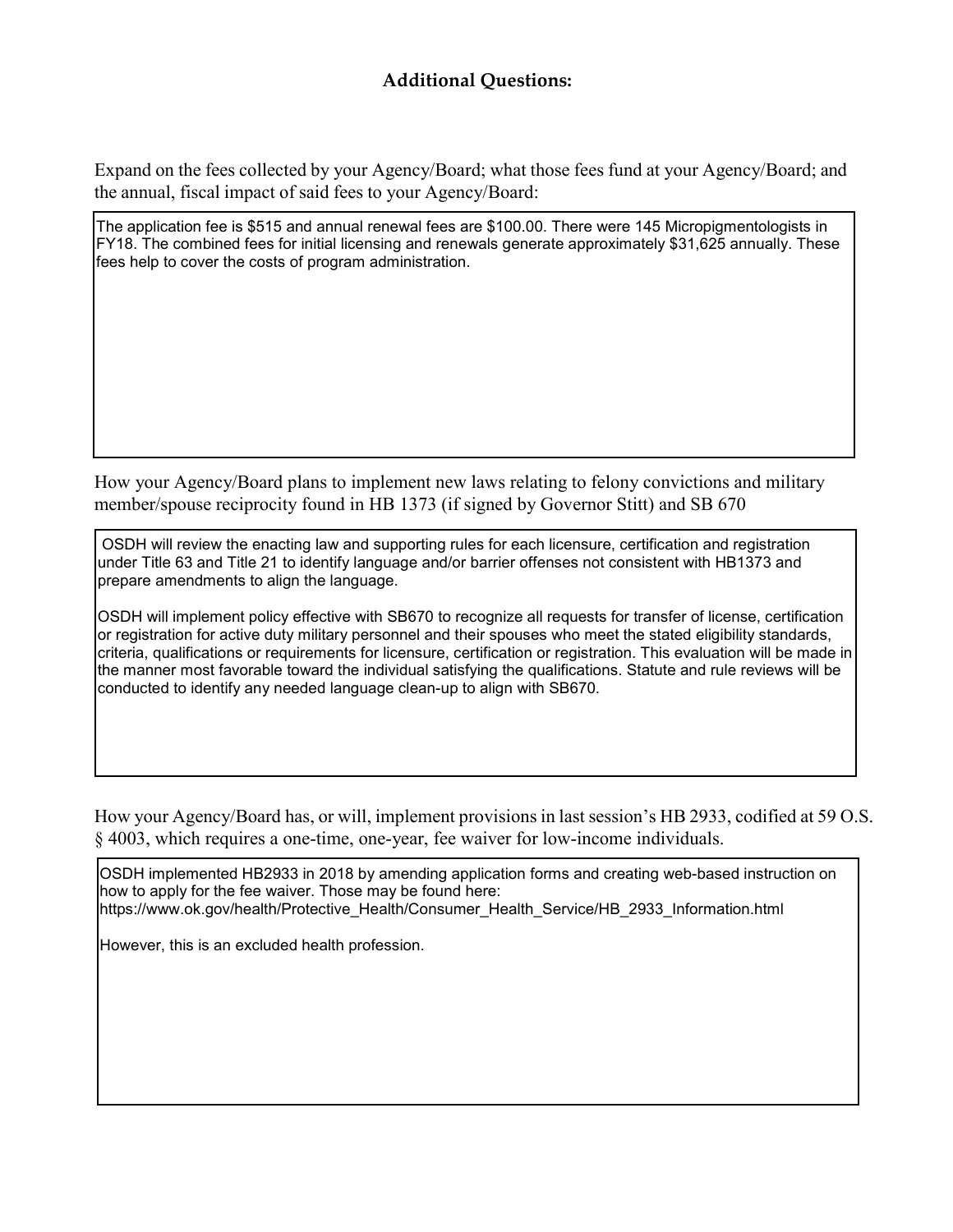*License Details*

What is the license? Tattoo and Body Piercing Artists

What does the license cover? Authority to apply permanent ink and piercings to the human body.

What Board regulates the license? OK State Department of Health

## *Compelling Public Interest*

What is the compelling public interest (see Annex, item 1)? Public Health

Is this public interest a demonstrated, real, significant, and probable harm (see Annex, item 2)? Yes

#### *Least Restrictive Means*

What means is used to protect the public interest? Occupational and business license; regulation and inspection. Verified, validated training and/or experience, examination and annual CPR and blood borne pathogen training.

Is it the least restrictive means (see Annex, item 3), which sufficiently protects the interest (see Annex, item 4)? Yes

If the answer to the above question is "No" then do not use that type of regulation to protect the public interest.

#### Notes:

This occupational license operates as a certification and is issued upon evidence of validated training and/or experience and passing the exam.

*---------------------------Continue only if Occupational Licensing was Used-------------------------*

#### *Controlling Number of Market Participants on the Board*

How many members are on the regulatory board? None

How many of them are active market participants (see Annex, item 5)? None Is the board controlled by these active market participants (see Annex, item 6)? No

*-------------------Continue only if the Board is Controlled by Market Participants-------------------*

## *Active Supervision of the Board*

Is there active state supervision of the board (see Annex, item 7)?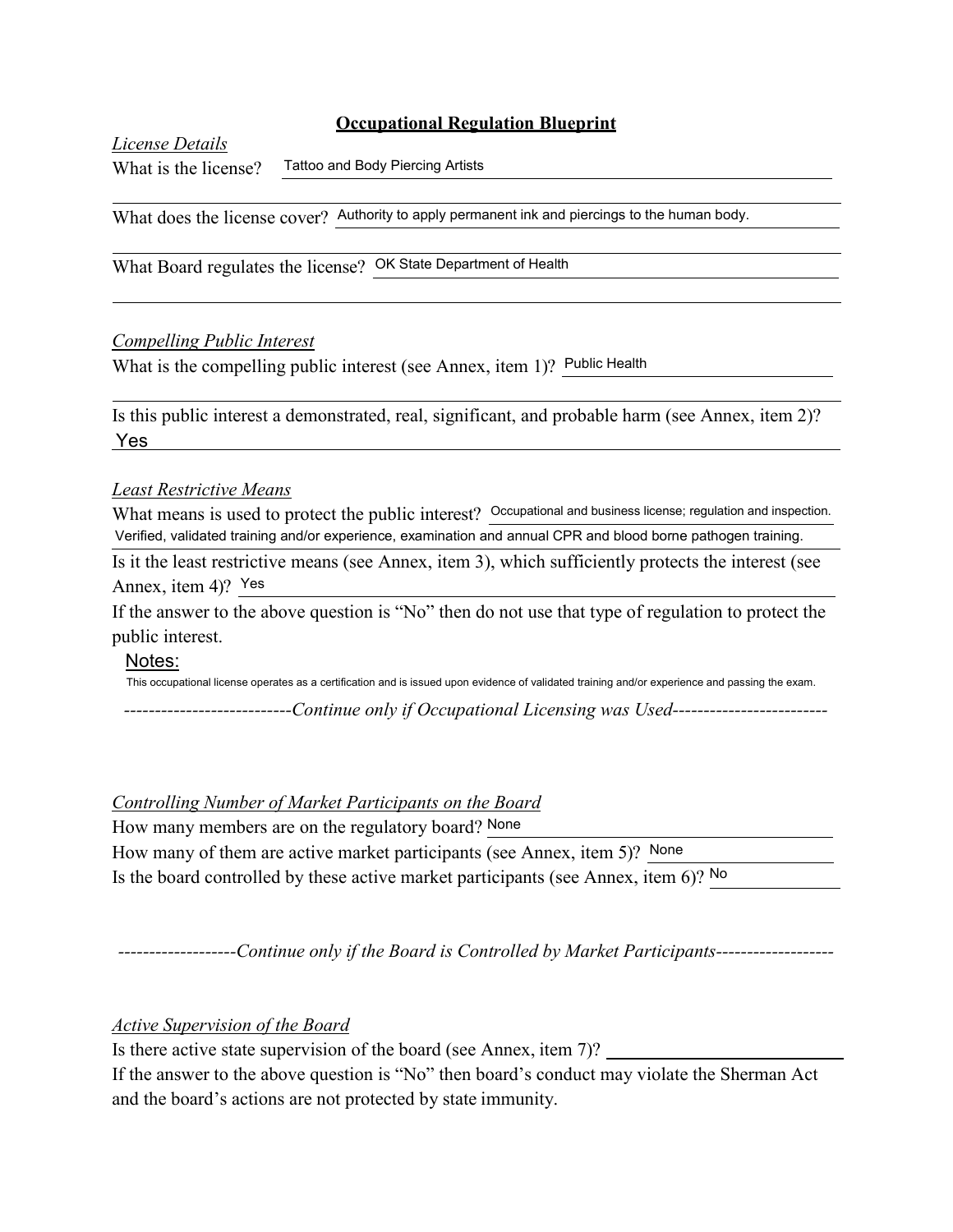Expand on the fees collected by your Agency/Board; what those fees fund at your Agency/Board; and the annual, fiscal impact of said fees to your Agency/Board:

The initial and annual renewal license fees are \$250.00. There were 420 tattoo artists and 63 body piercing artists in FY18. The combined fees for initial licensing and renewals generate approximately \$120,750. These fees help to cover the costs of program administration.

How your Agency/Board plans to implement new laws relating to felony convictions and military member/spouse reciprocity found in HB 1373 (if signed by Governor Stitt) and SB 670

OSDH will review the enacting law and supporting rules for each licensure, certification and registration under Title 63 and Title 21 to identify language and/or barrier offenses not consistent with HB1373 and prepare amendments to align the language.

OSDH will implement policy effective with SB670 to recognize all requests for transfer of license, certification or registration for active duty military personnel and their spouses who meet the stated eligibility standards, criteria, qualifications or requirements for licensure, certification or registration. This evaluation will be made in the manner most favorable toward the individual satisfying the qualifications. Statute and rule reviews will be conducted to identify any needed language clean-up to align with SB670.

How your Agency/Board has, or will, implement provisions in last session's HB 2933, codified at 59 O.S. § 4003, which requires a one-time, one-year, fee waiver for low-income individuals.

OSDH implemented HB2933 in 2018 by amending application forms and creating web-based instruction on how to apply for the fee waiver. Those may be found here: [https://www.ok.gov/health/Protective\\_Health/Consumer\\_Health\\_Service/HB\\_2933\\_Information.html](http://www.ok.gov/health/Protective_Health/Consumer_Health_Service/HB_2933_Information.html)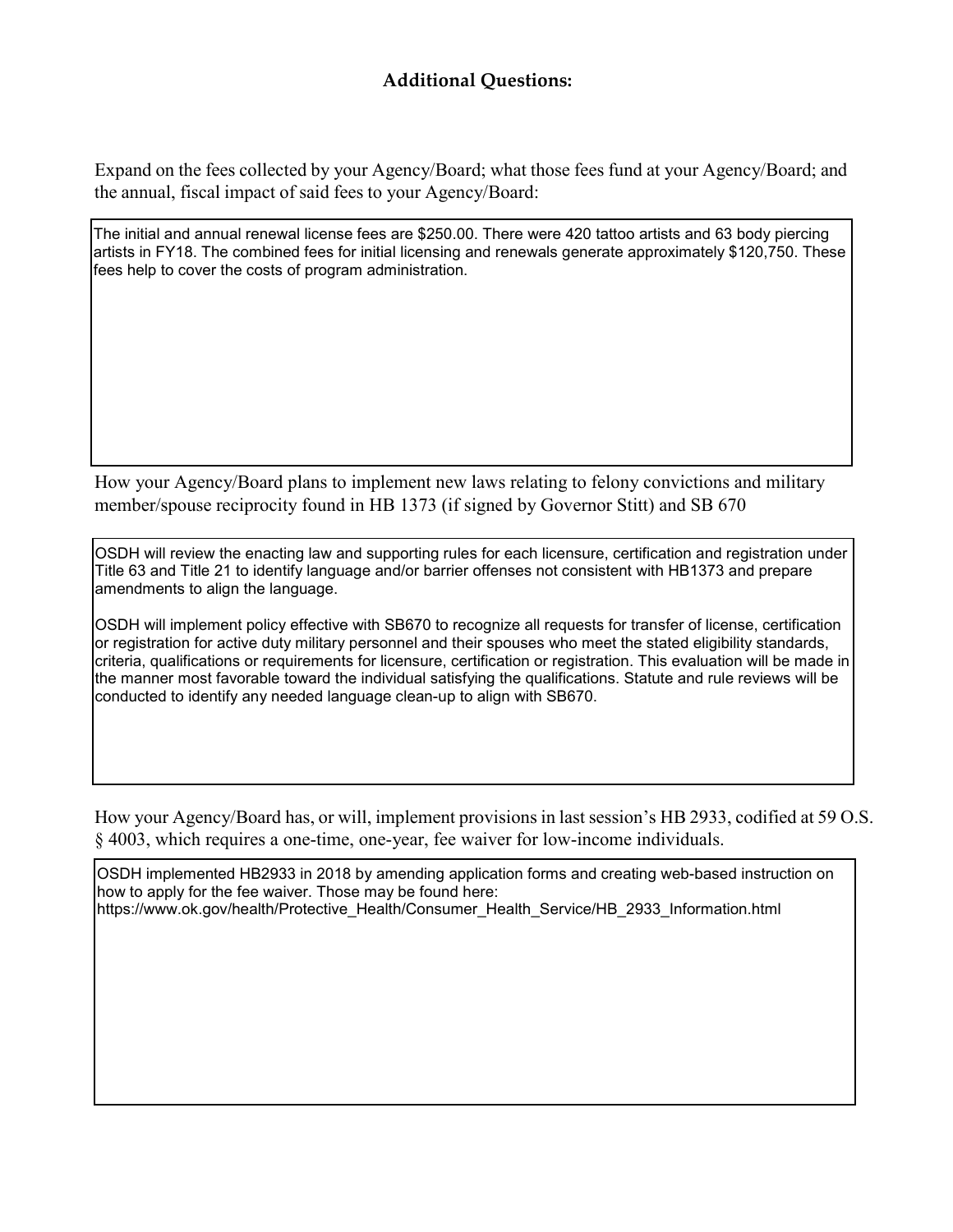# **Department of Health Occupational Licenses**

# **Nurse Aide Certifications**

| <b>Application License Name</b>                   | <b>Required Education Level</b> | <b>Required Experience/Qualifications</b>                                                           | <b>Statutory Citation</b>         | <b>Fees</b> |
|---------------------------------------------------|---------------------------------|-----------------------------------------------------------------------------------------------------|-----------------------------------|-------------|
| <b>Adult Day Care Aide</b>                        | <b>None</b>                     | Complete 16 hour orientation specific<br>to the facility population. Background<br><b>check</b>     | 63 O.S. $§$ 1-1951                | \$75.00     |
| <b>Medication Aide</b>                            | High School Diploma or GED      |                                                                                                     | 63 O.S. § 1-1951                  | \$10.00     |
| Developmentally Disabled Direct Care None<br>Aide |                                 | Complete 16 hour orientation specific<br>to the facility population. Background<br>Icheck           | $\left  63 \right $ O.S. § 1-1951 | \$10.00     |
| Home Health Aide                                  | <b>None</b>                     | Complete 75 hour training program<br>and pass written and clinical skills<br>exam; Background check | 63 O.S. § 1-1951                  | \$10.00     |
| Long Term Care Aide                               | <b>None</b>                     | Complete 75 hour training program<br>and pass written and clinical skills<br>exam; Background check | 63 O.S. § 1-1951                  | \$10.00     |
| <b>Residential Care Aide</b>                      | None                            | Complete 16 hour orientation specific<br>to the facility population; Background<br><b>Icheck</b>    | 63 O.S. § 1-1951                  | \$10.00     |
| <b>Feeding Assistant</b>                          | <b>None</b>                     | Complete 8 hour training program;<br><b>Background check</b>                                        | 63 O.S. § 1-1951                  | \$10.00     |

## **State Comparison:**

All states license nurse aids. The terminology and scope of these licenses differ across the country.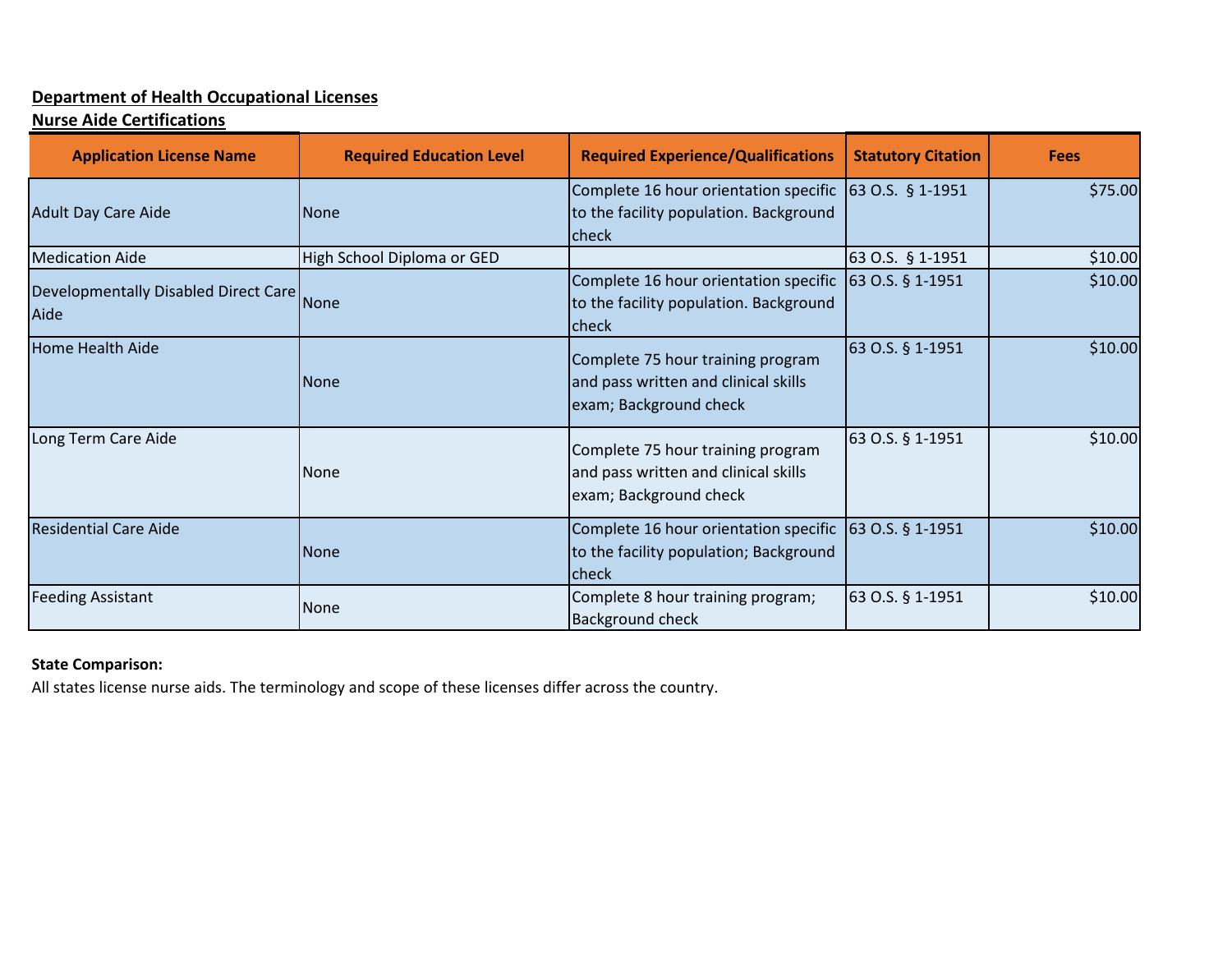*License Details* What is the license? Certified Adult Day Care Aide

What does the license cover? Under the supervision of a licensed nurse, aides may assist participants with mobility, assistive devices, activities, hygiene, positioning, and eating.

What Board regulates the license? Oklahoma State Department of Health

## *Compelling Public Interest*

What is the compelling public interest (see Annex, item 1)? Public safety and public health.

Is this public interest a demonstrated, real, significant, and probable harm (see Annex, item 2)? Yes.

## *Least Restrictive Means*

What means is used to protect the public interest? Government certification after specialized training and testing. Employers verify aides are certified, not on the abuse registry, and are not ineligible based on criminal history.

Is it the least restrictive means (see Annex, item 3), which sufficiently protects the interest (see Annex, item 4)? Yes.

If the answer to the above question is "No" then do not use that type of regulation to protect the public interest.

Notes:

*---------------------------Continue only if Occupational Licensing was Used-------------------------*

## *Controlling Number of Market Participants on the Board*

How many members are on the regulatory board? How many of them are active market participants (see Annex, item 5)? Is the board controlled by these active market participants (see Annex, item 6)?

*-------------------Continue only if the Board is Controlled by Market Participants-------------------*

*Active Supervision of the Board*

Is there active state supervision of the board (see Annex, item 7)?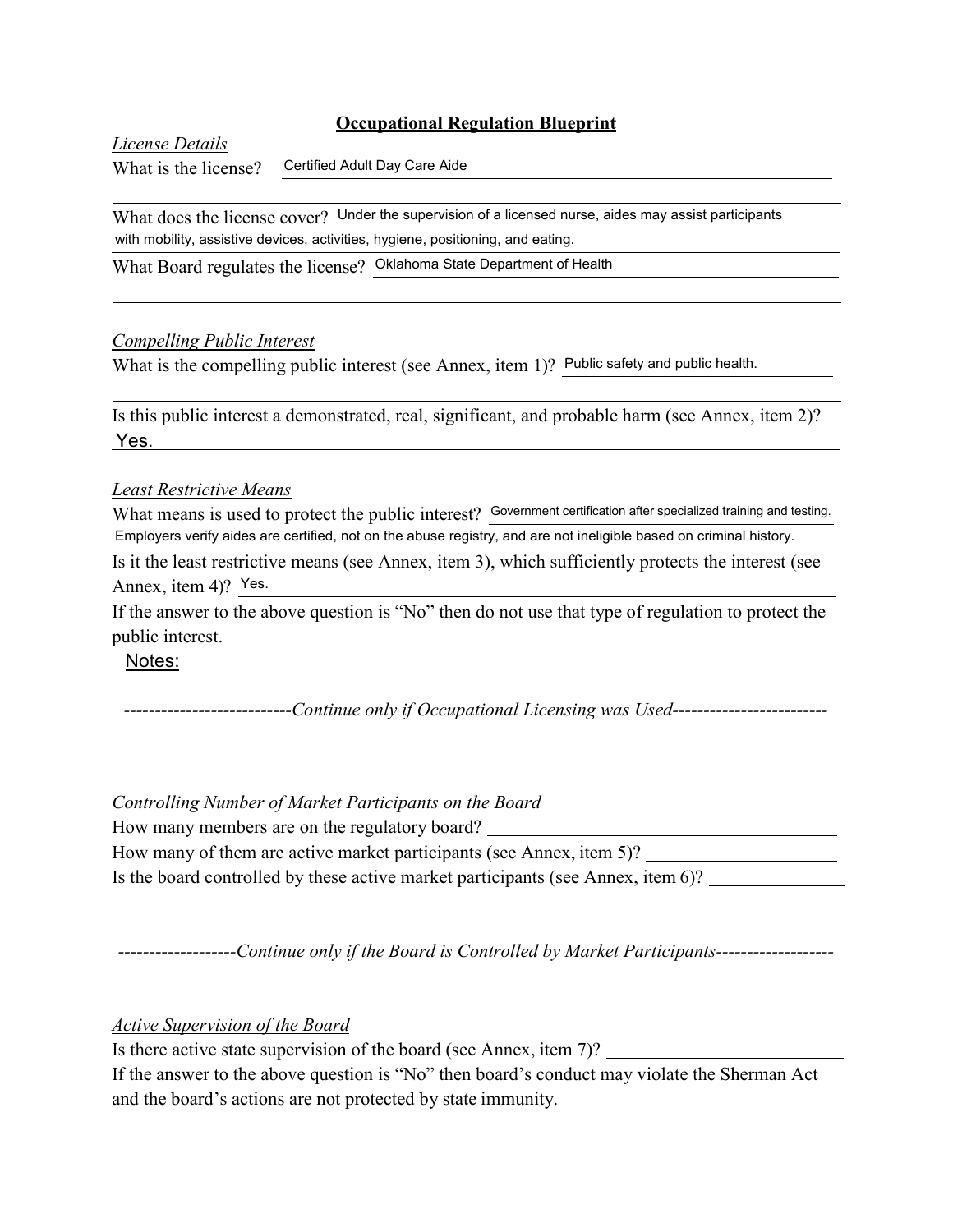Expand on the fees collected by your Agency/Board; what those fees fund at your Agency/Board; and the annual, fiscal impact of said fees to your Agency/Board:

Adult Day Care Aides are required to pay a \$10 fee for a biennial renewal of certification and a \$15 fee for retesting if needed.

There were 24 ADCAs in FY18. The combined fees generate approximately \$120 annually. These fees help to cover the costs of program administration.

How your Agency/Board plans to implement new laws relating to felony convictions and military member/spouse reciprocity found in HB 1373 (if signed by Governor Stitt) and SB 670

OSDH will review the enacting law and supporting rules for each licensure, certification and registration under Title 63 and Title 21 to identify language and/or barrier offenses not consistent with HB1373 and prepare amendments to align the language.

OSDH will implement policy effective with SB670 to recognize all requests for transfer of license, certification or registration for active duty military personnel and their spouses who meet the stated eligibility standards, criteria, qualifications or requirements for licensure, certification or registration. This evaluation will be made in the manner most favorable toward the individual satisfying the qualifications. Statute and rule reviews will be conducted to identify any needed language clean-up to align with SB670.

How your Agency/Board has, or will, implement provisions in last session's HB 2933, codified at 59 O.S. § 4003, which requires a one-time, one-year, fee waiver for low-income individuals.

OSDH implemented HB2933 in 2018 by amending application forms and creating web-based instruction on how to apply for the fee waiver. Those may be found here: [https://www.ok.gov/health/Protective\\_Health/Consumer\\_Health\\_Service/HB\\_2933\\_Information.html](http://www.ok.gov/health/Protective_Health/Consumer_Health_Service/HB_2933_Information.html)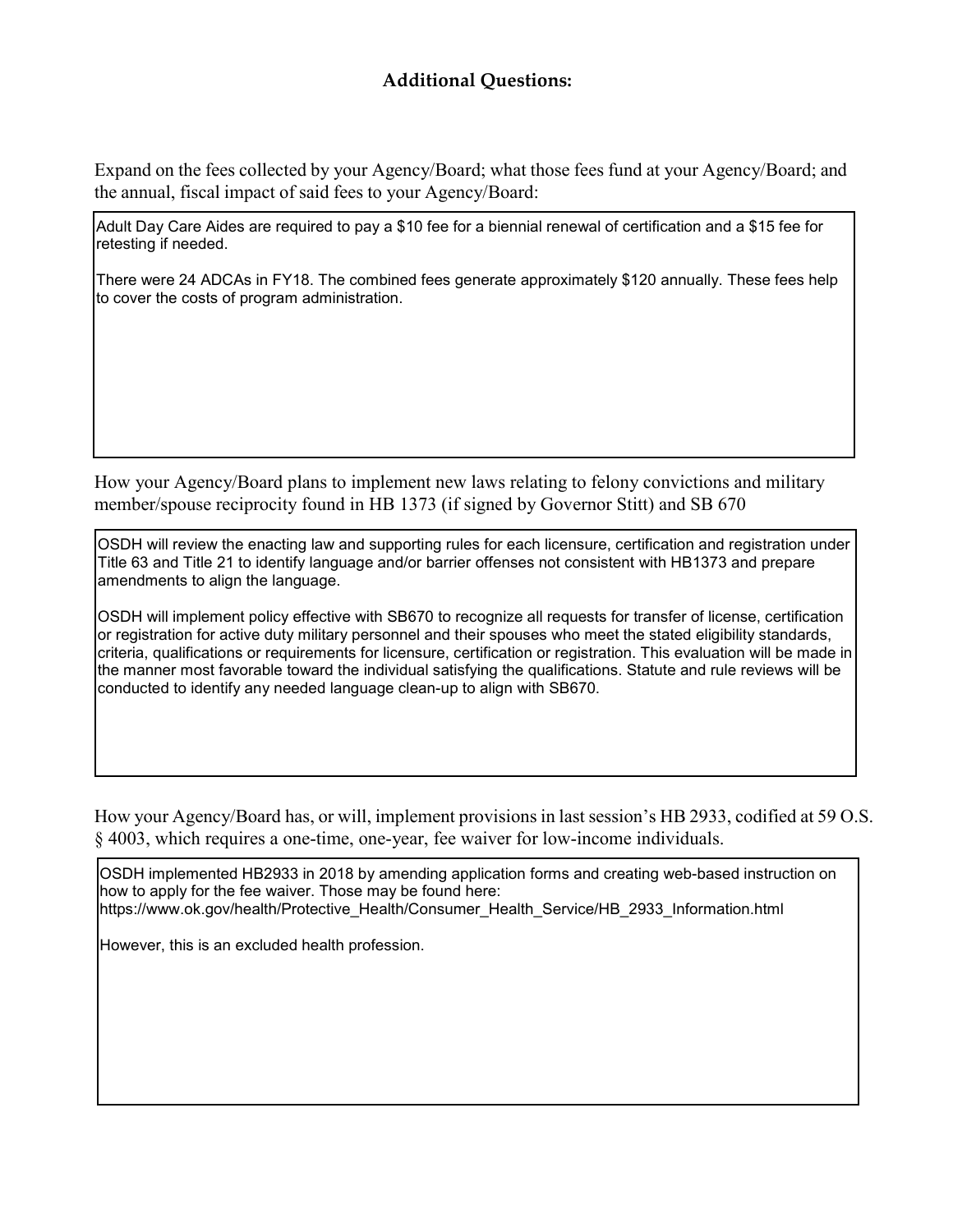*License Details*

What is the license? Certified Medication Aide

What does the license cover? Under the supervision of a licensed nurse, has authority to dispense medications to patients in a correctional facility, county or municipal detention facility, nursing facility, continuum of care facility , assisted living center, adult day care, residential care, or a VA facility.

What Board regulates the license? OK. State Dept. of Health

## *Compelling Public Interest*

What is the compelling public interest (see Annex, item 1)? Public safety and public health.

Is this public interest a demonstrated, real, significant, and probable harm (see Annex, item 2)? Yes. Incorrect drug or dosage, drug interactions, and misappropriation of medication.

## *Least Restrictive Means*

What means is used to protect the public interest? Government certification after specialized training and testing with continuing education. Employers verify aides are certified, not on the abuse registry, and are not ineligible based on criminal history.

Is it the least restrictive means (see Annex, item 3), which sufficiently protects the interest (see Annex, item 4)? Yes.

If the answer to the above question is "No" then do not use that type of regulation to protect the public interest.

Notes:

*---------------------------Continue only if Occupational Licensing was Used-------------------------*

## *Controlling Number of Market Participants on the Board*

How many members are on the regulatory board?

| How many of them are active market participants (see Annex, item 5)?             |  |
|----------------------------------------------------------------------------------|--|
| Is the board controlled by these active market participants (see Annex, item 6)? |  |

*-------------------Continue only if the Board is Controlled by Market Participants-------------------*

## *Active Supervision of the Board*

Is there active state supervision of the board (see Annex, item 7)?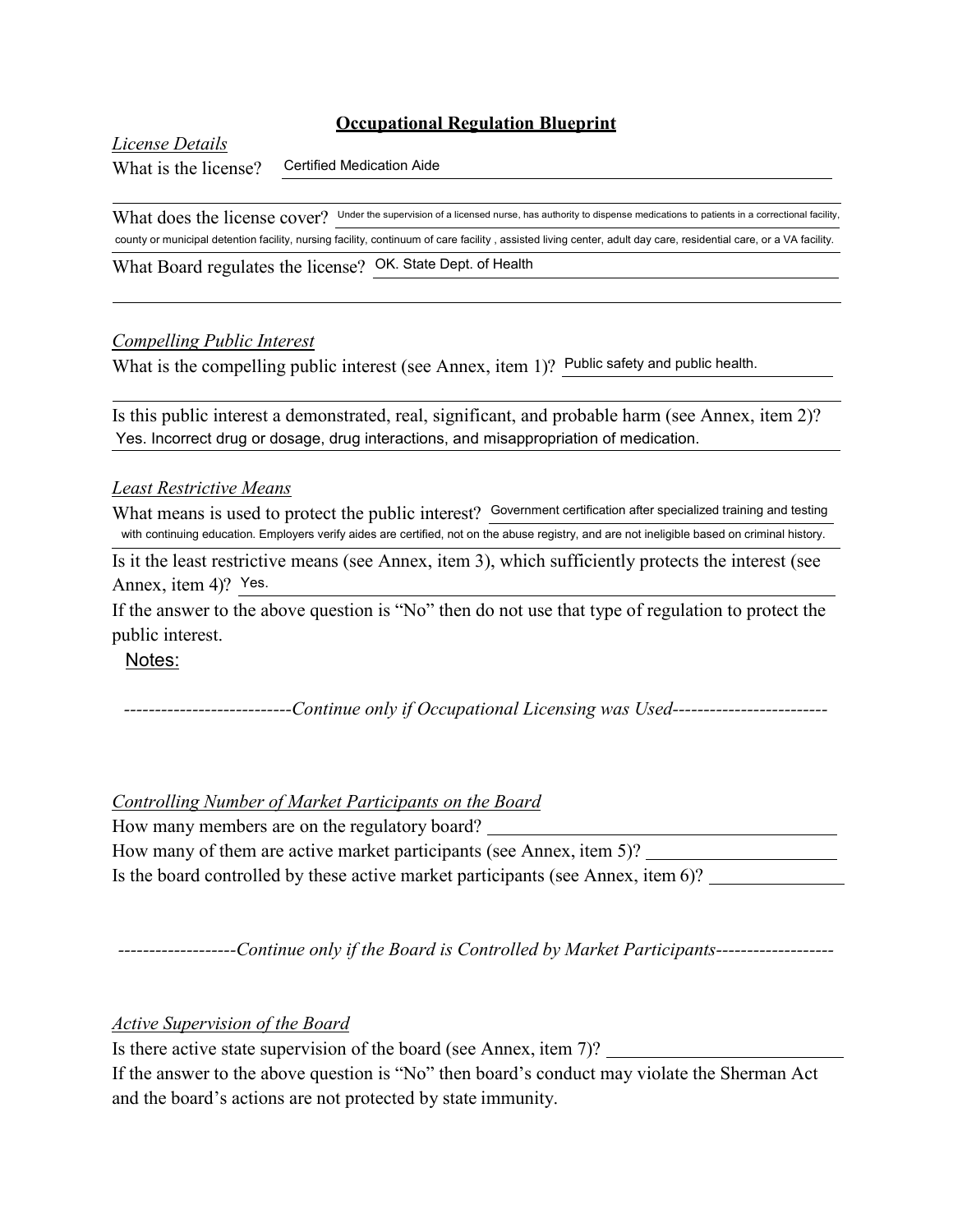Expand on the fees collected by your Agency/Board; what those fees fund at your Agency/Board; and the annual, fiscal impact of said fees to your Agency/Board:

Certified medication aides are required to pay a \$10 fee for an annual renewal of certification and a \$15 fee for retesting if needed.

There were 6,074 CMAs in FY18. The combined fees generated approximately \$60,740. These fees help to cover the costs of program administration.

How your Agency/Board plans to implement new laws relating to felony convictions and military member/spouse reciprocity found in HB 1373 (if signed by Governor Stitt) and SB 670

OSDH will review the enacting law and supporting rules for each licensure, certification and registration under Title 63 and Title 21 to identify language and/or barrier offenses not consistent with HB1373 and prepare amendments to align the language.

OSDH will implement policy effective with SB670 to recognize all requests for transfer of license, certification or registration for active duty military personnel and their spouses who meet the stated eligibility standards, criteria, qualifications or requirements for licensure, certification or registration. This evaluation will be made in the manner most favorable toward the individual satisfying the qualifications. Statute and rule reviews will be conducted to identify any needed language clean-up to align with SB670.

How your Agency/Board has, or will, implement provisions in last session's HB 2933, codified at 59 O.S. § 4003, which requires a one-time, one-year, fee waiver for low-income individuals.

OSDH implemented HB2933 in 2018 by amending application forms and creating web-based instruction on how to apply for the fee waiver. Those may be found here: [https://www.ok.gov/health/Protective\\_Health/Consumer\\_Health\\_Service/HB\\_2933\\_Information.html](http://www.ok.gov/health/Protective_Health/Consumer_Health_Service/HB_2933_Information.html)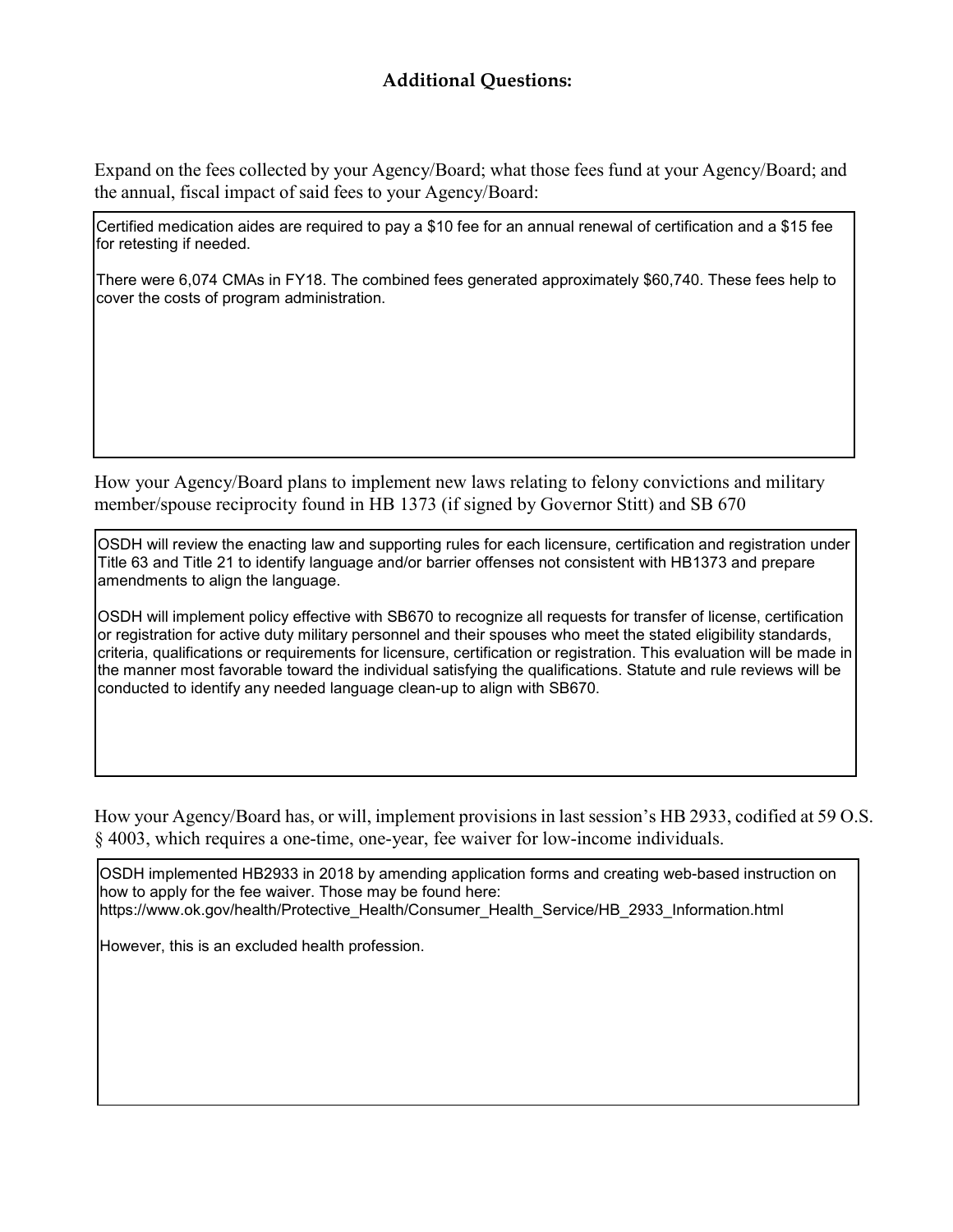### *License Details*

What is the license? Certified Care Aide for Individuals with Developmental Disabilities

What does the license cover? Under the supervision of a licensed nurse, aides may assist clients with bathing, grooming, dressing, positioning, toileting, and eating in a home for individuals with developmental disabilities. What Board regulates the license? Oklahoma State Department of Health

#### *Compelling Public Interest*

What is the compelling public interest (see Annex, item 1)? Public safety and public health.

Is this public interest a demonstrated, real, significant, and probable harm (see Annex, item 2)? Yes.

#### *Least Restrictive Means*

What means is used to protect the public interest? Government certification after specialized training and testing. Employers verify aides are certified, not on the abuse registry, and are not ineligible based on criminal history.

Is it the least restrictive means (see Annex, item 3), which sufficiently protects the interest (see Annex, item 4)? Yes.

If the answer to the above question is "No" then do not use that type of regulation to protect the public interest.

Notes:

*---------------------------Continue only if Occupational Licensing was Used-------------------------*

## *Controlling Number of Market Participants on the Board*

How many members are on the regulatory board? How many of them are active market participants (see Annex, item 5)? Is the board controlled by these active market participants (see Annex, item 6)?

*-------------------Continue only if the Board is Controlled by Market Participants-------------------*

*Active Supervision of the Board*

Is there active state supervision of the board (see Annex, item 7)?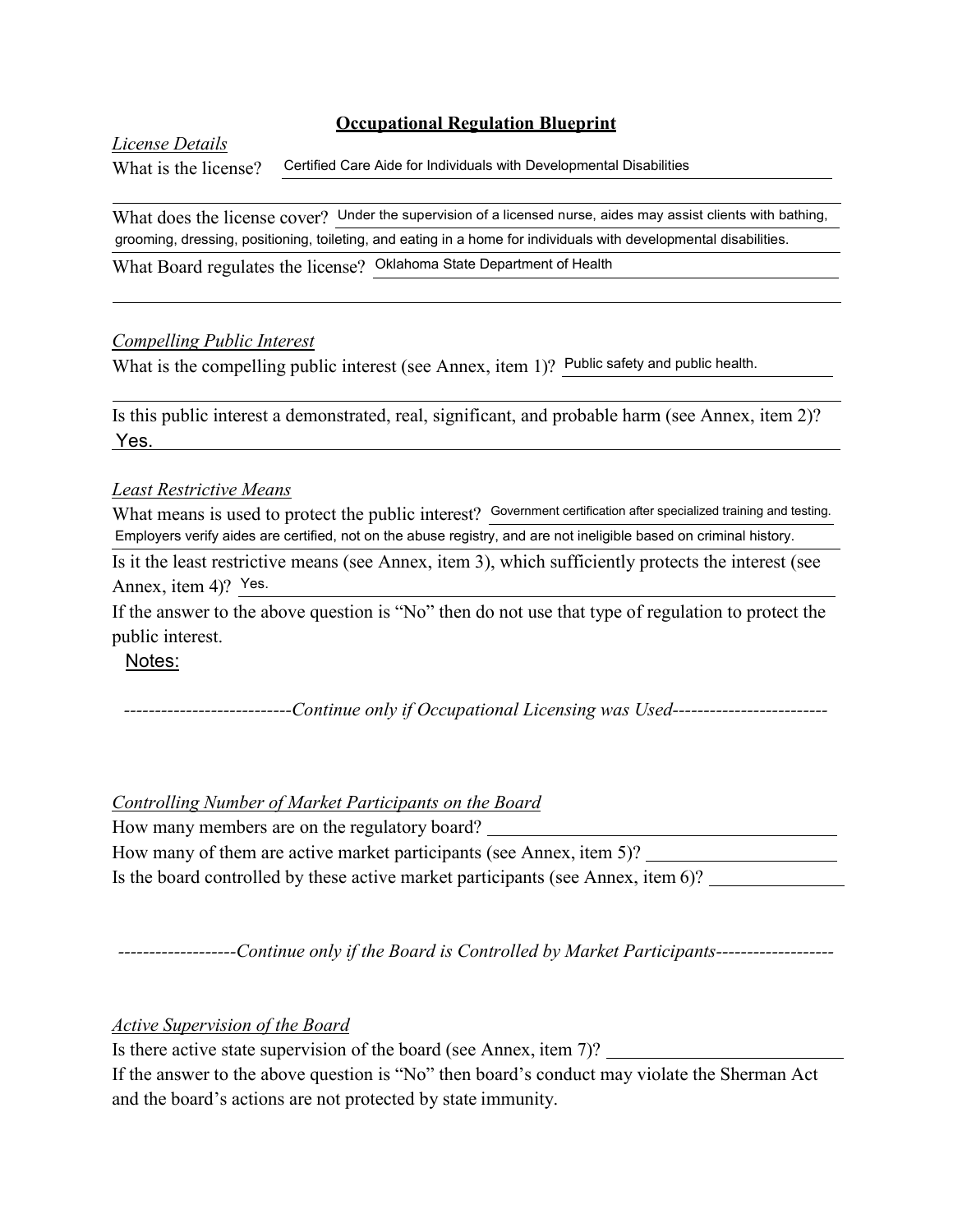Expand on the fees collected by your Agency/Board; what those fees fund at your Agency/Board; and the annual, fiscal impact of said fees to your Agency/Board:

Care Aides for Individuals with Developmental Disabilities are required to pay a \$10 fee for an annual renewal of certification and a \$15 fee for retesting if needed.

There were 1,248 aides in FY18. The combined fees generated approximately \$12,480. These fees help to cover the costs of program administration.

How your Agency/Board plans to implement new laws relating to felony convictions and military member/spouse reciprocity found in HB 1373 (if signed by Governor Stitt) and SB 670

OSDH will review the enacting law and supporting rules for each licensure, certification and registration under Title 63 and Title 21 to identify language and/or barrier offenses not consistent with HB1373 and prepare amendments to align the language.

OSDH will implement policy effective with SB670 to recognize all requests for transfer of license, certification or registration for active duty military personnel and their spouses who meet the stated eligibility standards, criteria, qualifications or requirements for licensure, certification or registration. This evaluation will be made in the manner most favorable toward the individual satisfying the qualifications. Statute and rule reviews will be conducted to identify any needed language clean-up to align with SB670.

How your Agency/Board has, or will, implement provisions in last session's HB 2933, codified at 59 O.S. § 4003, which requires a one-time, one-year, fee waiver for low-income individuals.

OSDH implemented HB2933 in 2018 by amending application forms and creating web-based instruction on how to apply for the fee waiver. Those may be found here: [https://www.ok.gov/health/Protective\\_Health/Consumer\\_Health\\_Service/HB\\_2933\\_Information.html](http://www.ok.gov/health/Protective_Health/Consumer_Health_Service/HB_2933_Information.html)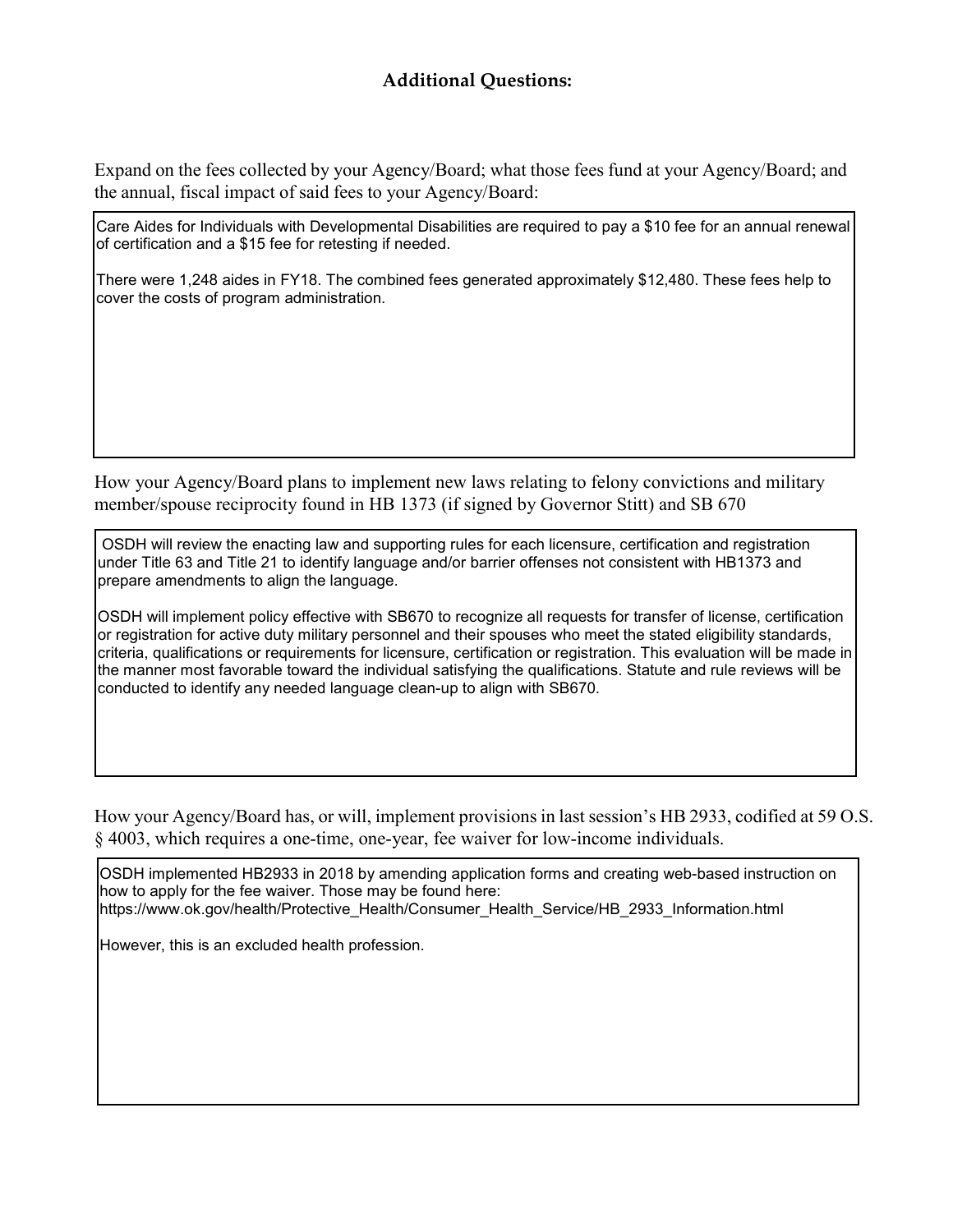*License Details* What is the license?

Home Health Care Aide

What does the license cover? A home health care aide is any person who provides for compensation nursing services or health-related services to residents in a home health setting.

What Board regulates the license? Oklahoma State Department of Health

## *Compelling Public Interest*

What is the compelling public interest (see Annex, item 1)? Public safety and public health.

Is this public interest a demonstrated, real, significant, and probable harm (see Annex, item 2)? Yes.

## *Least Restrictive Means*

What means is used to protect the public interest? Government certification after specialized training and testing. Employers verify aides are certified, not on the abuse registry, and are not ineligible based on criminal history.

Is it the least restrictive means (see Annex, item 3), which sufficiently protects the interest (see Annex, item 4)? Yes.

If the answer to the above question is "No" then do not use that type of regulation to protect the public interest.

Notes:

*---------------------------Continue only if Occupational Licensing was Used-------------------------*

## *Controlling Number of Market Participants on the Board*

How many members are on the regulatory board? How many of them are active market participants (see Annex, item 5)? Is the board controlled by these active market participants (see Annex, item 6)?

*-------------------Continue only if the Board is Controlled by Market Participants-------------------*

*Active Supervision of the Board*

Is there active state supervision of the board (see Annex, item 7)?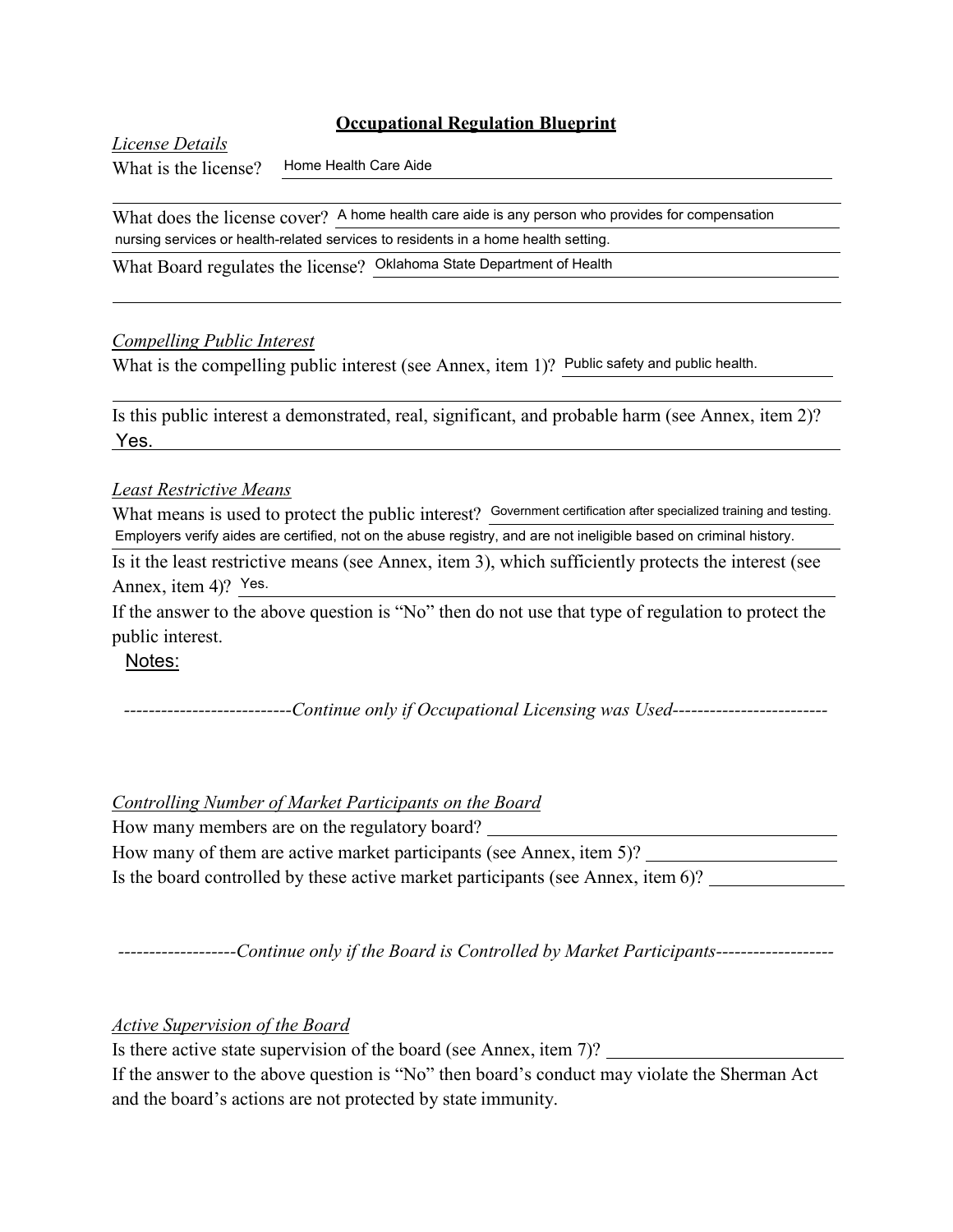Expand on the fees collected by your Agency/Board; what those fees fund at your Agency/Board; and the annual, fiscal impact of said fees to your Agency/Board:

Home Health Aides are required to pay a \$10 fee for a biennial renewal of certification and a \$15 fee for retesting if needed.

There were 13,707 HHAs in FY18. The combined fees generate approximately \$68,535 annually. These fees help to cover the costs of program administration.

How your Agency/Board plans to implement new laws relating to felony convictions and military member/spouse reciprocity found in HB 1373 (if signed by Governor Stitt) and SB 670

OSDH will review the enacting law and supporting rules for each licensure, certification and registration under Title 63 and Title 21 to identify language and/or barrier offenses not consistent with HB1373 and prepare amendments to align the language.

OSDH will implement policy effective with SB670 to recognize all requests for transfer of license, certification or registration for active duty military personnel and their spouses who meet the stated eligibility standards, criteria, qualifications or requirements for licensure, certification or registration. This evaluation will be made in the manner most favorable toward the individual satisfying the qualifications. Statute and rule reviews will be conducted to identify any needed language clean-up to align with SB670.

How your Agency/Board has, or will, implement provisions in last session's HB 2933, codified at 59 O.S. § 4003, which requires a one-time, one-year, fee waiver for low-income individuals.

OSDH implemented HB2933 in 2018 by amending application forms and creating web-based instruction on how to apply for the fee waiver. Those may be found here: [https://www.ok.gov/health/Protective\\_Health/Consumer\\_Health\\_Service/HB\\_2933\\_Information.html](http://www.ok.gov/health/Protective_Health/Consumer_Health_Service/HB_2933_Information.html)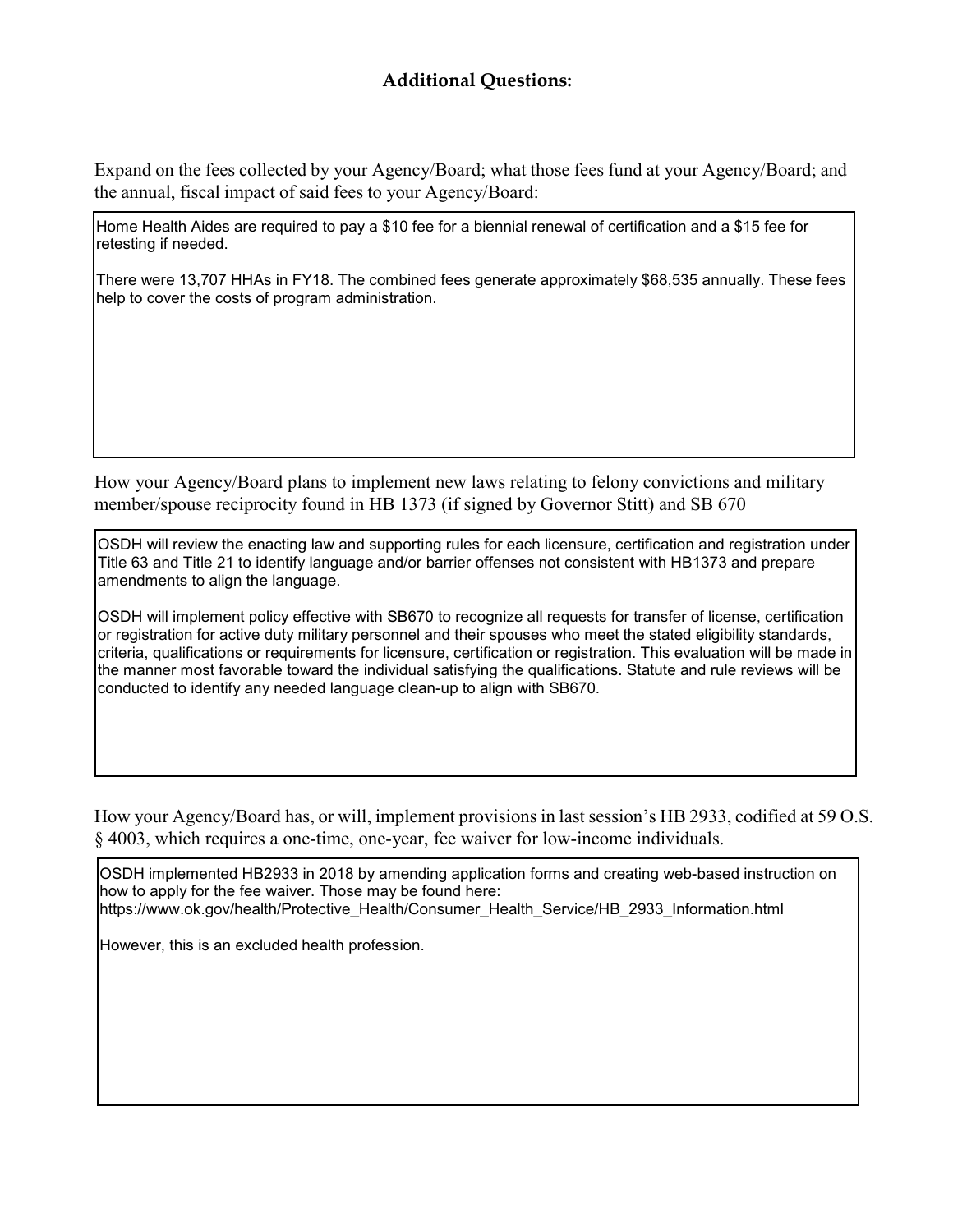## *License Details*

What is the license? Certified Long Term Care Aide

All nurse aides that work in nursing facilities participating in Medicare and Medicaid programs must be certified 42 U.S.C.§§ 1395i-3 and 1396r.

What does the license cover? Under the supervision of a licensed nurse, aides may assist residents/patients with bathing, grooming, dressing, positioning, toileting, and eating.

What Board regulates the license? Oklahoma State Department of Health

## *Compelling Public Interest*

What is the compelling public interest (see Annex, item 1)? Public safety and public health.

Is this public interest a demonstrated, real, significant, and probable harm (see Annex, item 2)? Yes.

## *Least Restrictive Means*

What means is used to protect the public interest? Government certification after specialized training and testing. Employers verify aides are certified, not on the abuse registry, and are not ineligible based on criminal history.

Is it the least restrictive means (see Annex, item 3), which sufficiently protects the interest (see Annex, item 4)? Yes.

If the answer to the above question is "No" then do not use that type of regulation to protect the public interest.

Notes:

*---------------------------Continue only if Occupational Licensing was Used-------------------------*

## *Controlling Number of Market Participants on the Board*

How many members are on the regulatory board? How many of them are active market participants (see Annex, item 5)? Is the board controlled by these active market participants (see Annex, item 6)?

*-------------------Continue only if the Board is Controlled by Market Participants-------------------*

*Active Supervision of the Board*

Is there active state supervision of the board (see Annex, item 7)?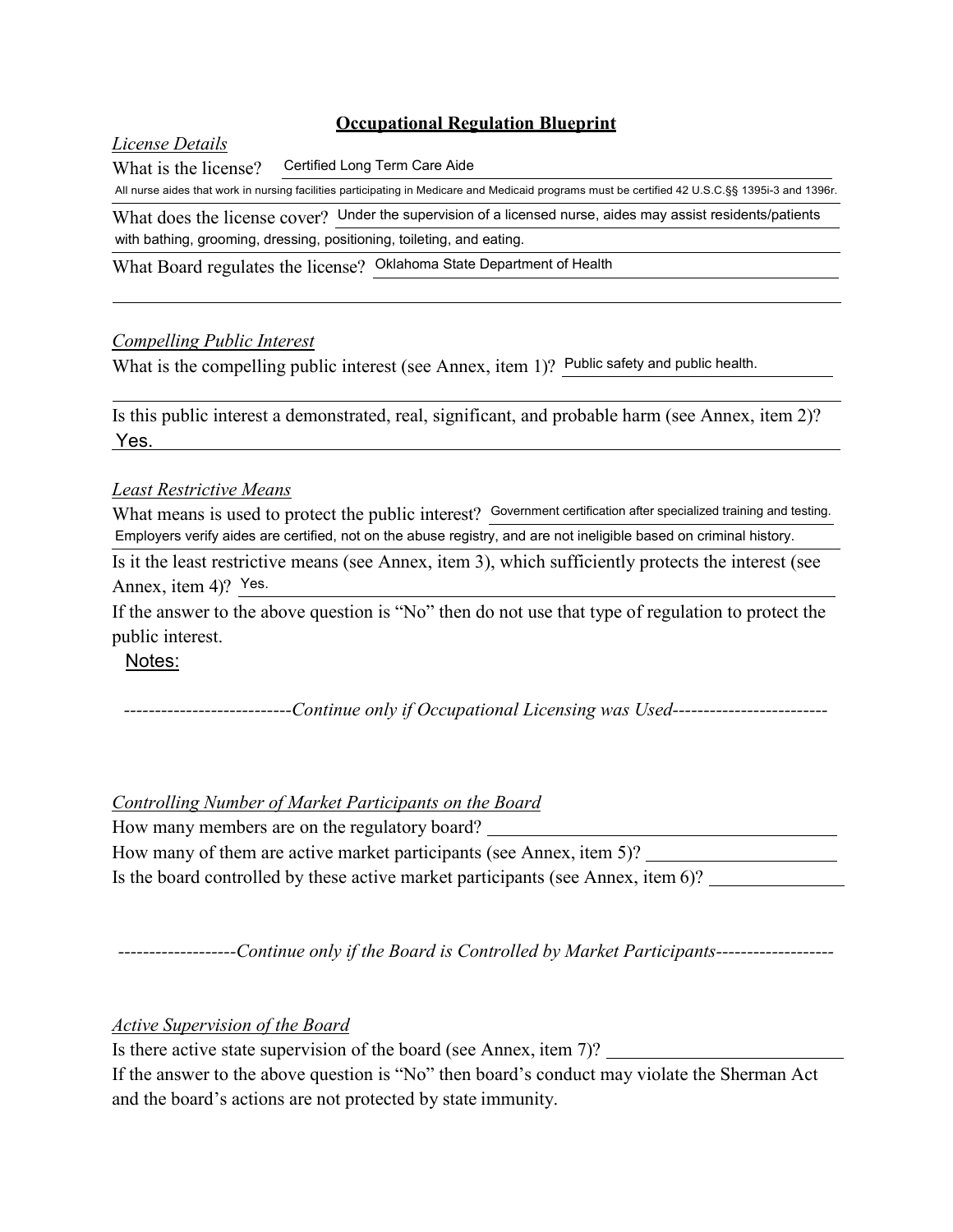Expand on the fees collected by your Agency/Board; what those fees fund at your Agency/Board; and the annual, fiscal impact of said fees to your Agency/Board:

Long term care aides are not required to pay any fees for initial or renewal of their certifications pursuant to Federal Regulation. Program costs are covered by Medicare and Medicaid grant.

How your Agency/Board plans to implement new laws relating to felony convictions and military member/spouse reciprocity found in HB 1373 (if signed by Governor Stitt) and SB 670

OSDH will review the enacting law and supporting rules for each licensure, certification and registration under Title 63 and Title 21 to identify language and/or barrier offenses not consistent with HB1373 and prepare amendments to align the language.

OSDH will implement policy effective with SB670 to recognize all requests for transfer of license, certification or registration for active duty military personnel and their spouses who meet the stated eligibility standards, criteria, qualifications or requirements for licensure, certification or registration. This evaluation will be made in the manner most favorable toward the individual satisfying the qualifications. Statute and rule reviews will be conducted to identify any needed language clean-up to align with SB670.

How your Agency/Board has, or will, implement provisions in last session's HB 2933, codified at 59 O.S. § 4003, which requires a one-time, one-year, fee waiver for low-income individuals.

OSDH implemented HB2933 in 2018 by amending application forms and creating web-based instruction on how to apply for the fee waiver. Those may be found here: [https://www.ok.gov/health/Protective\\_Health/Consumer\\_Health\\_Service/HB\\_2933\\_Information.html](http://www.ok.gov/health/Protective_Health/Consumer_Health_Service/HB_2933_Information.html)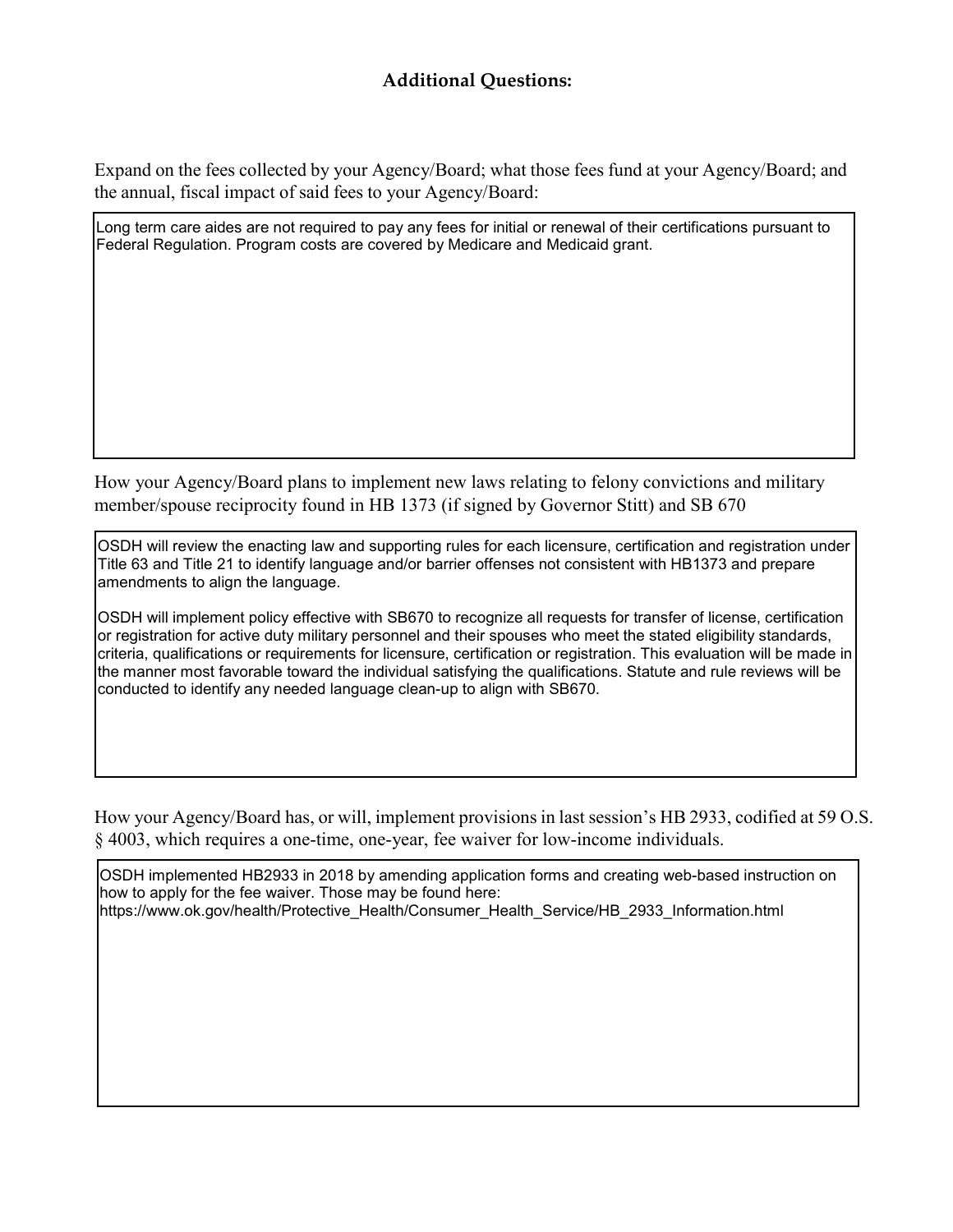*License Details*

What is the license?

Certified Residential Care Aide

What does the license cover? Authority to provide assistance in behavior management, hygiene and basic nursing skills. nursing services or health-related services to residents in a residential care setting.

What Board regulates the license? Oklahoma State Department of Health

## *Compelling Public Interest*

What is the compelling public interest (see Annex, item 1)? Public safety and public health.

Is this public interest a demonstrated, real, significant, and probable harm (see Annex, item 2)? Yes.

## *Least Restrictive Means*

What means is used to protect the public interest? Government certification after specialized training and testing with continuing education. Employers verify aides are certified, not on the abuse registry, and are not ineligible based on criminal history.

Is it the least restrictive means (see Annex, item 3), which sufficiently protects the interest (see Annex, item 4)? Yes.

If the answer to the above question is "No" then do not use that type of regulation to protect the public interest.

Notes:

*---------------------------Continue only if Occupational Licensing was Used-------------------------*

## *Controlling Number of Market Participants on the Board*

How many members are on the regulatory board? How many of them are active market participants (see Annex, item 5)? Is the board controlled by these active market participants (see Annex, item 6)?

*-------------------Continue only if the Board is Controlled by Market Participants-------------------*

*Active Supervision of the Board*

Is there active state supervision of the board (see Annex, item 7)?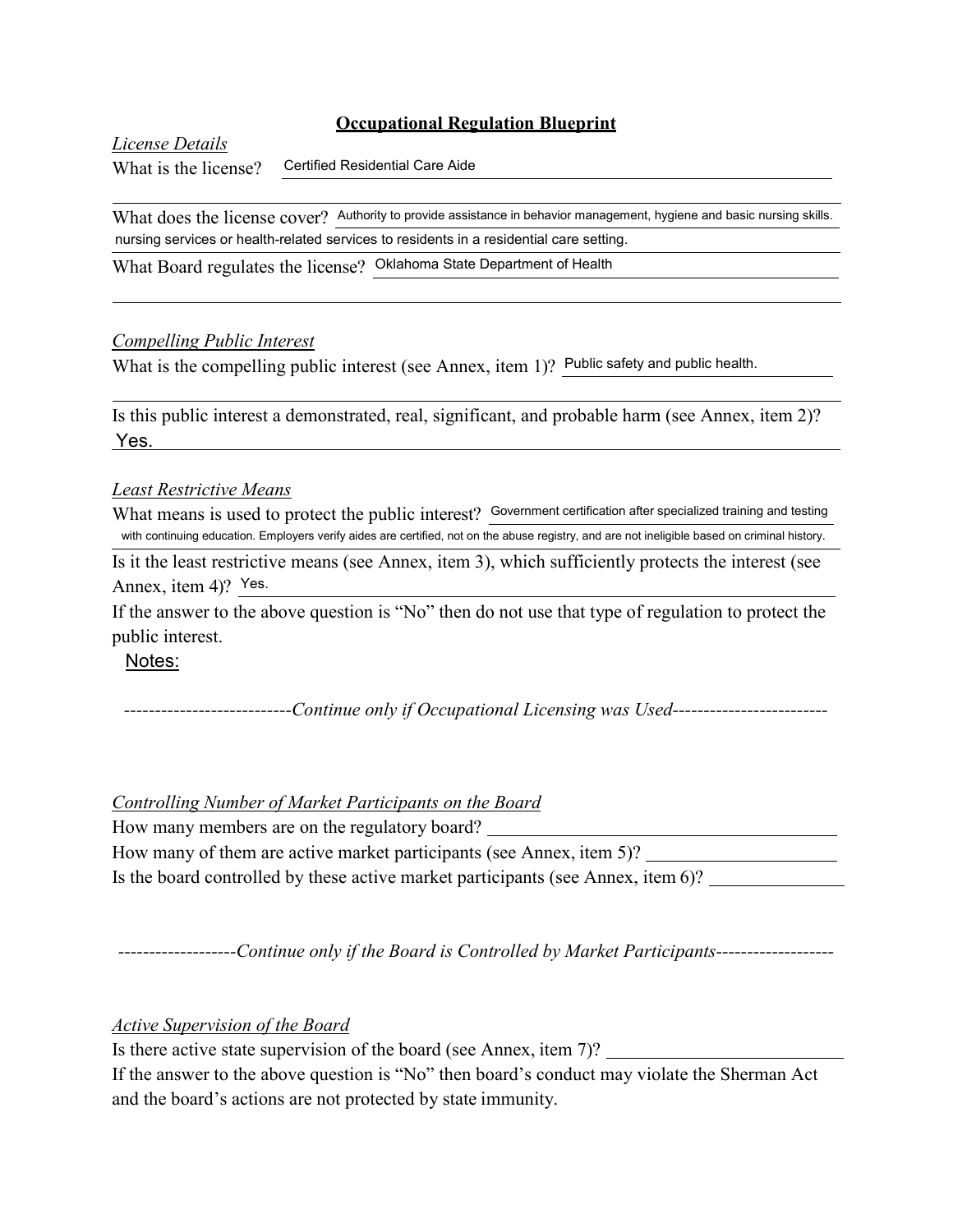Expand on the fees collected by your Agency/Board; what those fees fund at your Agency/Board; and the annual, fiscal impact of said fees to your Agency/Board:

There were 57 certified residential care aides in FY18. They are required to pay a \$10 fee for a biennial renewal of certification and a \$15 fee for retesting, if needed. The combined fees generate approximately \$285 annually. These fees help to cover the costs of program administration.

How your Agency/Board plans to implement new laws relating to felony convictions and military member/spouse reciprocity found in HB 1373 (if signed by Governor Stitt) and SB 670

OSDH will review the enacting law and supporting rules for each licensure, certification and registration under Title 63 and Title 21 to identify language and/or barrier offenses not consistent with HB1373 and prepare amendments to align the language.

OSDH will implement policy effective with SB670 to recognize all requests for transfer of license, certification or registration for active duty military personnel and their spouses who meet the stated eligibility standards, criteria, qualifications or requirements for licensure, certification or registration. This evaluation will be made in the manner most favorable toward the individual satisfying the qualifications. Statute and rule reviews will be conducted to identify any needed language clean-up to align with SB670.

How your Agency/Board has, or will, implement provisions in last session's HB 2933, codified at 59 O.S. § 4003, which requires a one-time, one-year, fee waiver for low-income individuals.

OSDH implemented HB2933 in 2018 by amending application forms and creating web-based instruction on how to apply for the fee waiver. Those may be found here: [https://www.ok.gov/health/Protective\\_Health/Consumer\\_Health\\_Service/HB\\_2933\\_Information.html](http://www.ok.gov/health/Protective_Health/Consumer_Health_Service/HB_2933_Information.html)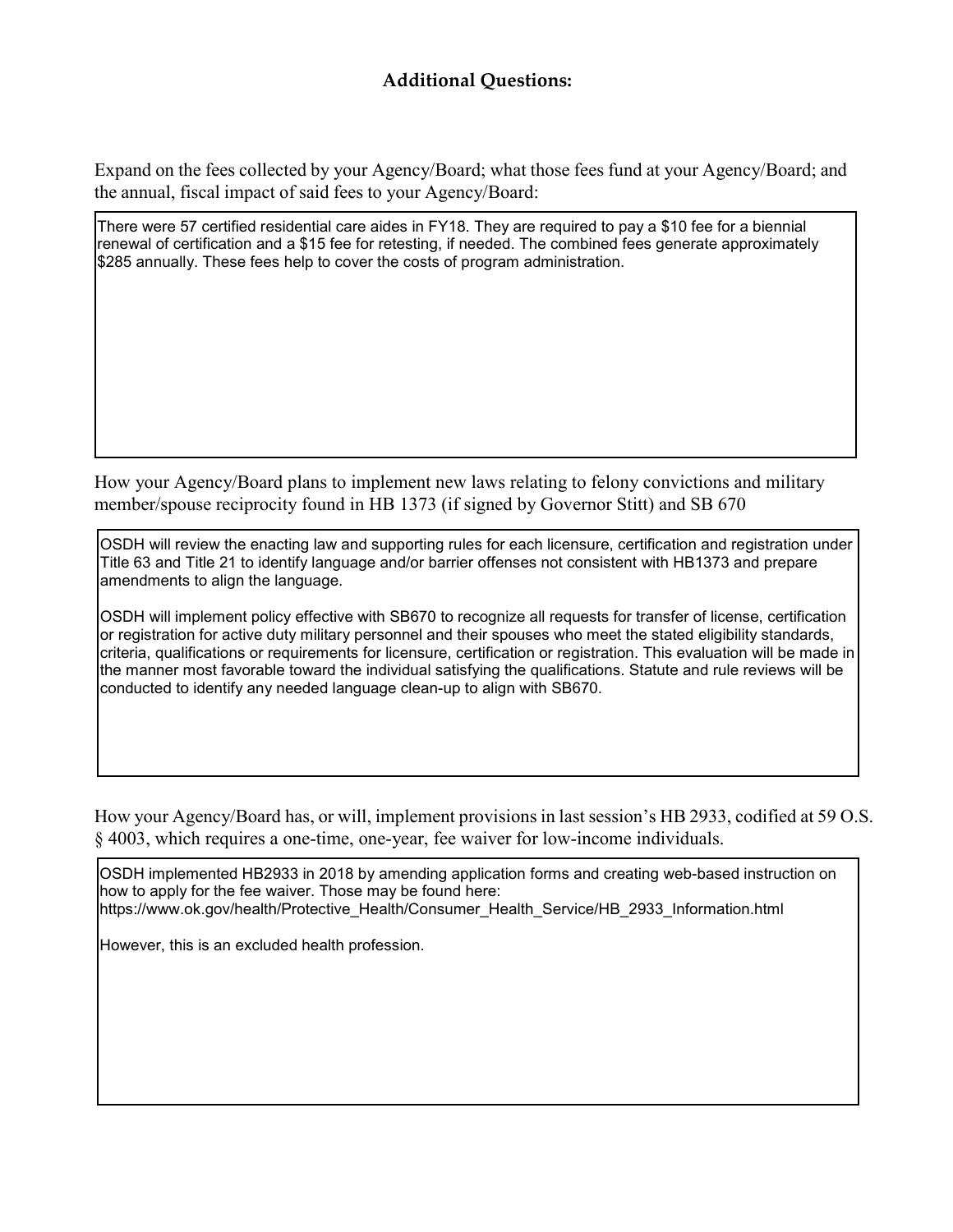## *License Details*

What is the license? Registered Feeding Assistant

This registration is required under 63 O.S. § 1951 and 42 CFR 483 and 488 (related to Medicare and Medicaid Certification of the provider).

What does the license cover? The registration provides evidence to the employer that the individual has completed the required training.

Under nurses supervision, gives certified providers the option to use paid feeding assistants, to provide residents with help in eating and drinking.

What Board regulates the license? Oklahoma State Department of Health

## *Compelling Public Interest*

What is the compelling public interest (see Annex, item 1)? Public safety and public health.

Is this public interest a demonstrated, real, significant, and probable harm (see Annex, item 2)? Yes.

## *Least Restrictive Means*

What means is used to protect the public interest? Registration after training and skills assessment. Employers verify assistant is not on an exclusion registry, and is not ineligible based on criminal history, then registers the assistant after training.

Is it the least restrictive means (see Annex, item 3), which sufficiently protects the interest (see Annex, item 4)? Yes.

If the answer to the above question is "No" then do not use that type of regulation to protect the public interest.

Notes:

*---------------------------Continue only if Occupational Licensing was Used-------------------------*

## *Controlling Number of Market Participants on the Board*

How many members are on the regulatory board? How many of them are active market participants (see Annex, item 5)? Is the board controlled by these active market participants (see Annex, item 6)?

*-------------------Continue only if the Board is Controlled by Market Participants-------------------*

*Active Supervision of the Board*

Is there active state supervision of the board (see Annex, item 7)?